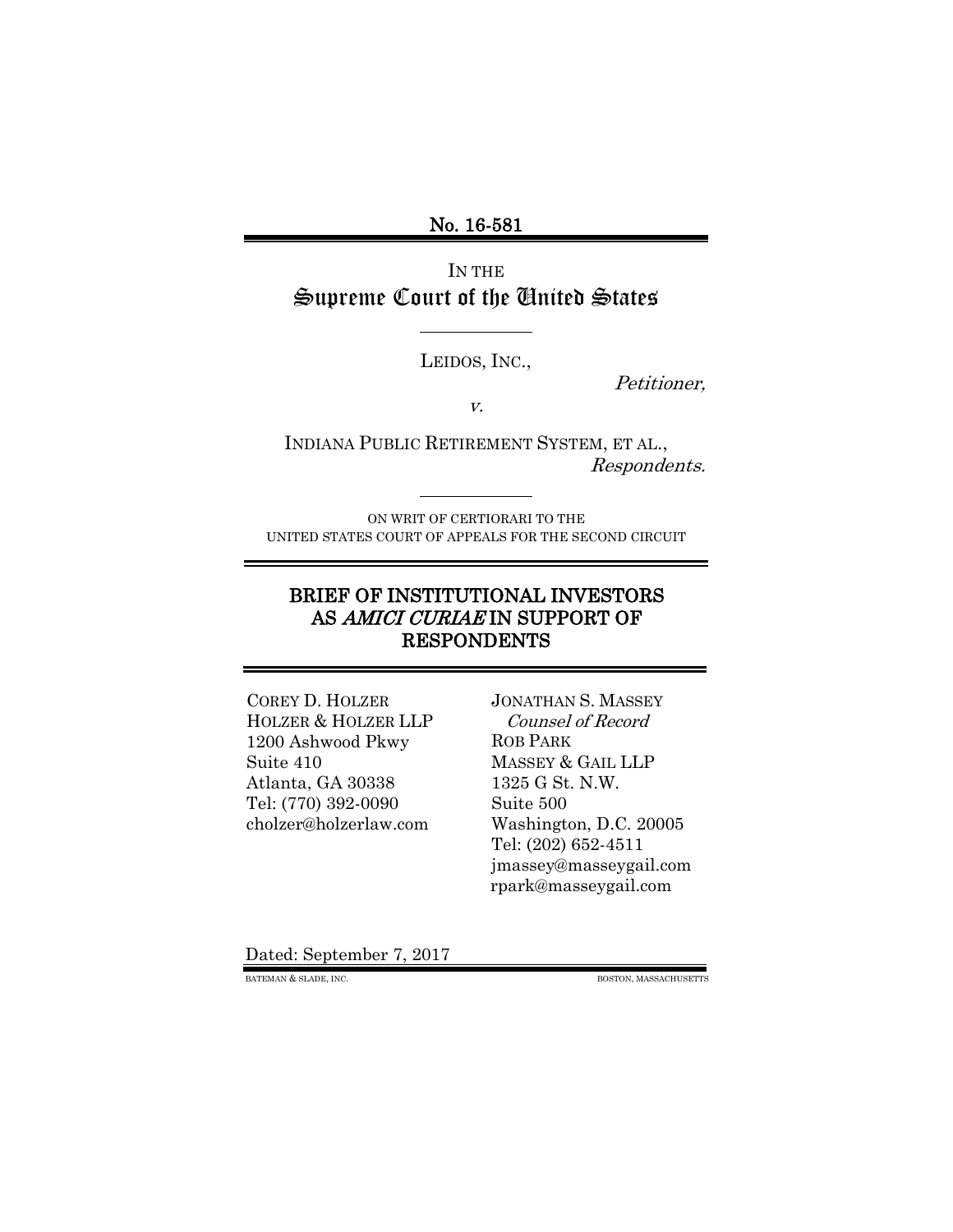# TABLE OF CONTENTS

<span id="page-1-0"></span>

| I. Institutional Investors, Including Public<br>Pension Funds, Play An Important And<br>Congressionally Recognized Role In Securities |  |
|---------------------------------------------------------------------------------------------------------------------------------------|--|
| II. Item 303 Is Exactly The Kind Of Disclosure<br>Standard That Should Impose An Actionable                                           |  |
| A. Institutional Investors Find Item 303<br>Information Highly Relevant To Their                                                      |  |
| B. Petitioner's Paternalistic Arguments<br>About Over-Disclosure Miss The Mark 13                                                     |  |
| C. Petitioner Is Wrong In Arguing That The<br>Claim In This Case Should Be Rejected As                                                |  |
| 1. Securities Fraud Claims Were Not<br>Frozen As Of 1933 and 1934.  15                                                                |  |
| 2. This Case Involves The Application of<br>Settled Principles To The Context Of Item                                                 |  |
| III. Petitioner's Policy Arguments Are Incorrect.  19                                                                                 |  |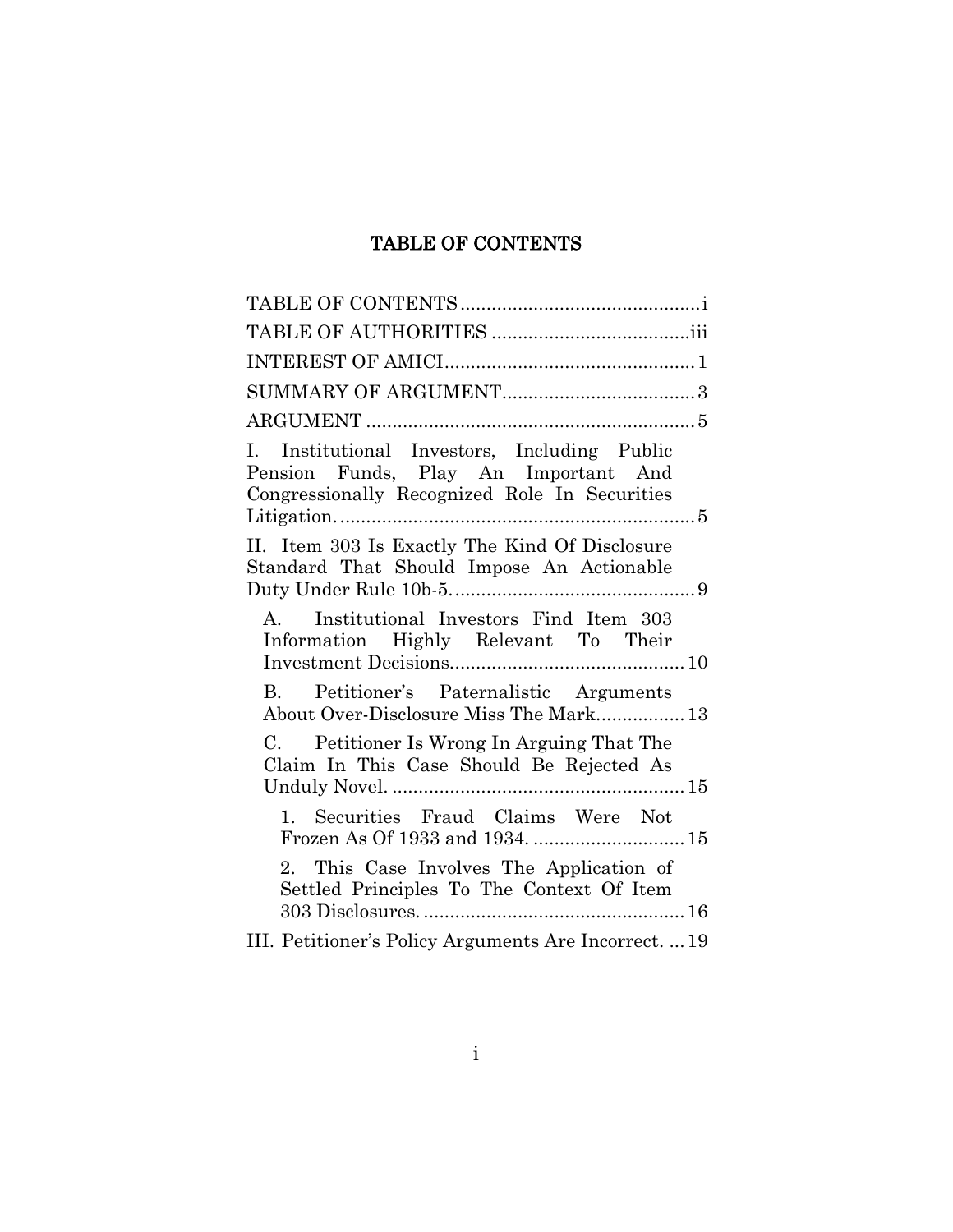| Regulatory Enforcement Is Not<br>А.           |  |
|-----------------------------------------------|--|
| Sufficient To Police The Unlawful Omission Of |  |
| Material Information With The Intent To       |  |
|                                               |  |
| Affirming The Second Circuit Will Not<br>B.   |  |
|                                               |  |
| 1. To Succeed On A 10b-5 Claim, It Is Not     |  |
| Sufficient To Allege An Item 303 Omission     |  |
|                                               |  |
| 2. Further, The Materiality Standard Of       |  |
| Rule 10b-5 Is Higher Than That Of Item 303,   |  |
| So, Even Under The Second Circuit's Rule,     |  |
| Violations Of Item 303 Will Not               |  |
| Automatically Trigger 10b-5 Liability26       |  |
| 3. The Statistics Cited By The Petitioner     |  |
|                                               |  |
| 4. If Liability Would Create A Flood Of       |  |
| Litigation, It Would Have Happened By         |  |
|                                               |  |
|                                               |  |
|                                               |  |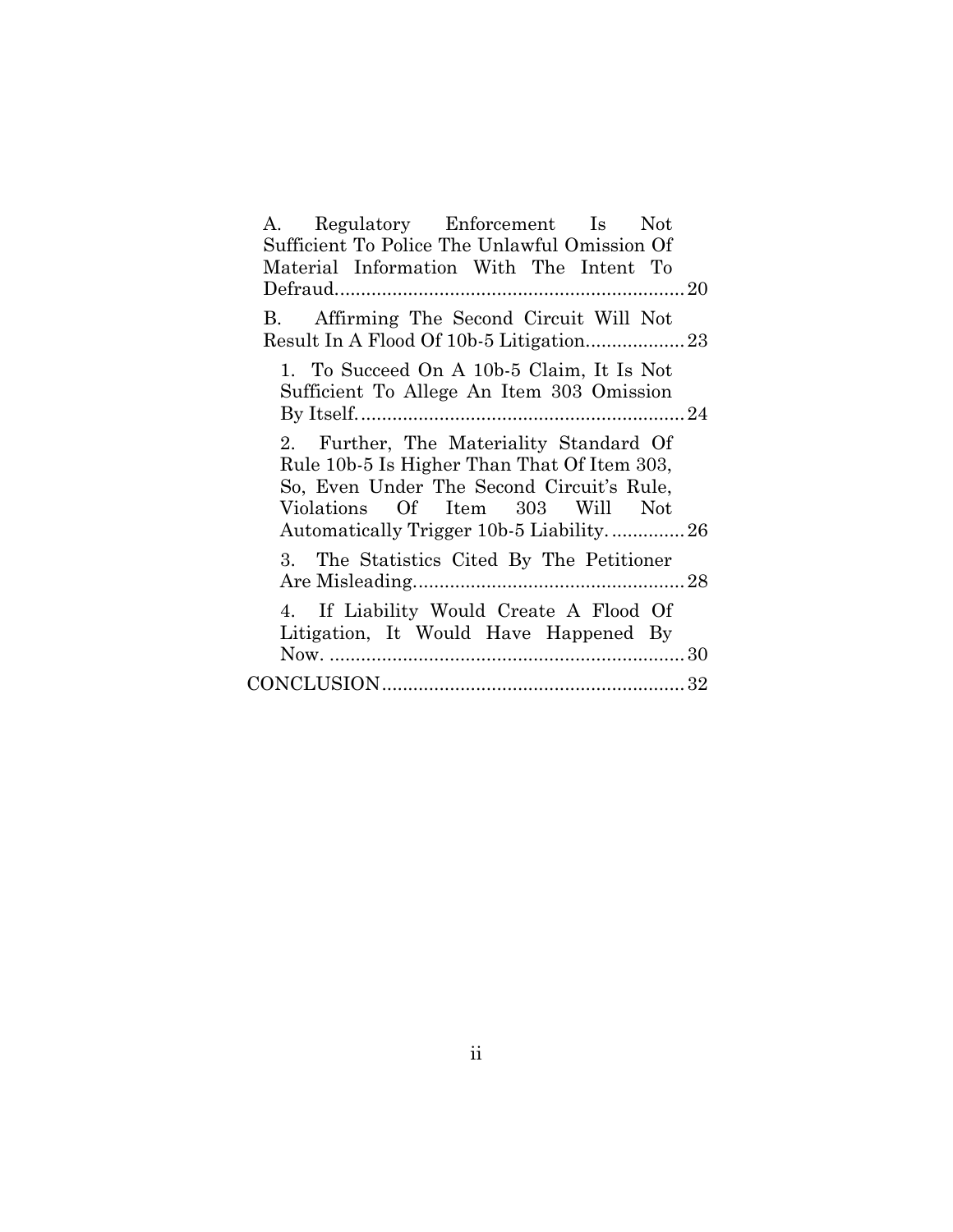# TABLE OF AUTHORITIES

# <span id="page-3-0"></span>**CASES**

| Affiliated Ute Citizens of Utah v. United States,                  |
|--------------------------------------------------------------------|
| Basic, Inc. v. Levinson,                                           |
| Bateman Eichler, Hill Richards, Inc. v. Berner,                    |
| Blue Chip Stamps v. Manor Drug Stores,                             |
| Chiarella v. United States,                                        |
| Dirks v. SEC,                                                      |
| Ernst & Ernst v. Hochfelder,                                       |
| Flamm v. Eberstadt,                                                |
| Herman & MacLean v. Huddleston,                                    |
| In re Cavanaugh,                                                   |
| In re Cendant Corp. Litig.,                                        |
| In re Nat'l Presto Indus., Inc.,<br>347 F.3d 662 (7th Cir. 2003)21 |
| In re NVIDIA Corp. Securities Litig.,                              |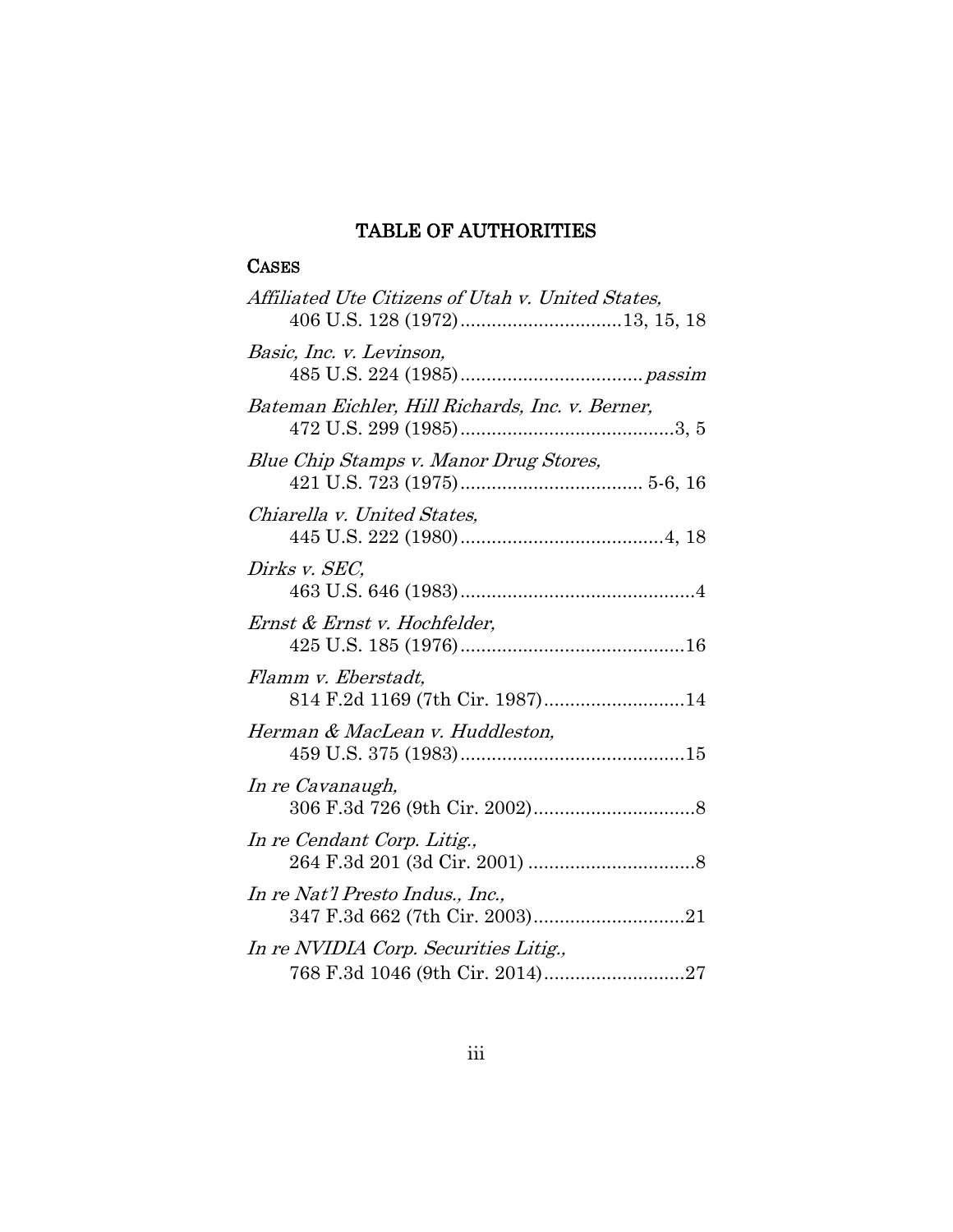| In re Trulia, Inc. Stockholder Litigation,                           |
|----------------------------------------------------------------------|
| In re Valley Sys., Inc.,<br>1995 WL 547801, SEC Release No. 34-36227 |
| J.I. Case Co. v. Borak,                                              |
| Merrill Lynch, Pierce, Fenner & Smith, Inc. v. Dabit,                |
| Oran v. Stafford,                                                    |
| Santa Fe Industries, Inc. v. Green,                                  |
| SEC v. Capital Gains Research Bureau, Inc.,                          |
| Steckman v. Hart Brewing, Inc.,<br>143 F.3d 1293 (9th Cir. 1998)30   |
| Stoneridge Inv. Partners, LLC v. Scientific-Atlanta,                 |
| Stratte-McClure v. Morgan Stanley,                                   |
| Tellabs, Inc. v. Makor Issues & Rights, Ltd.,                        |
| TSC Indus., Inc. v. Northway, Inc.,                                  |
|                                                                      |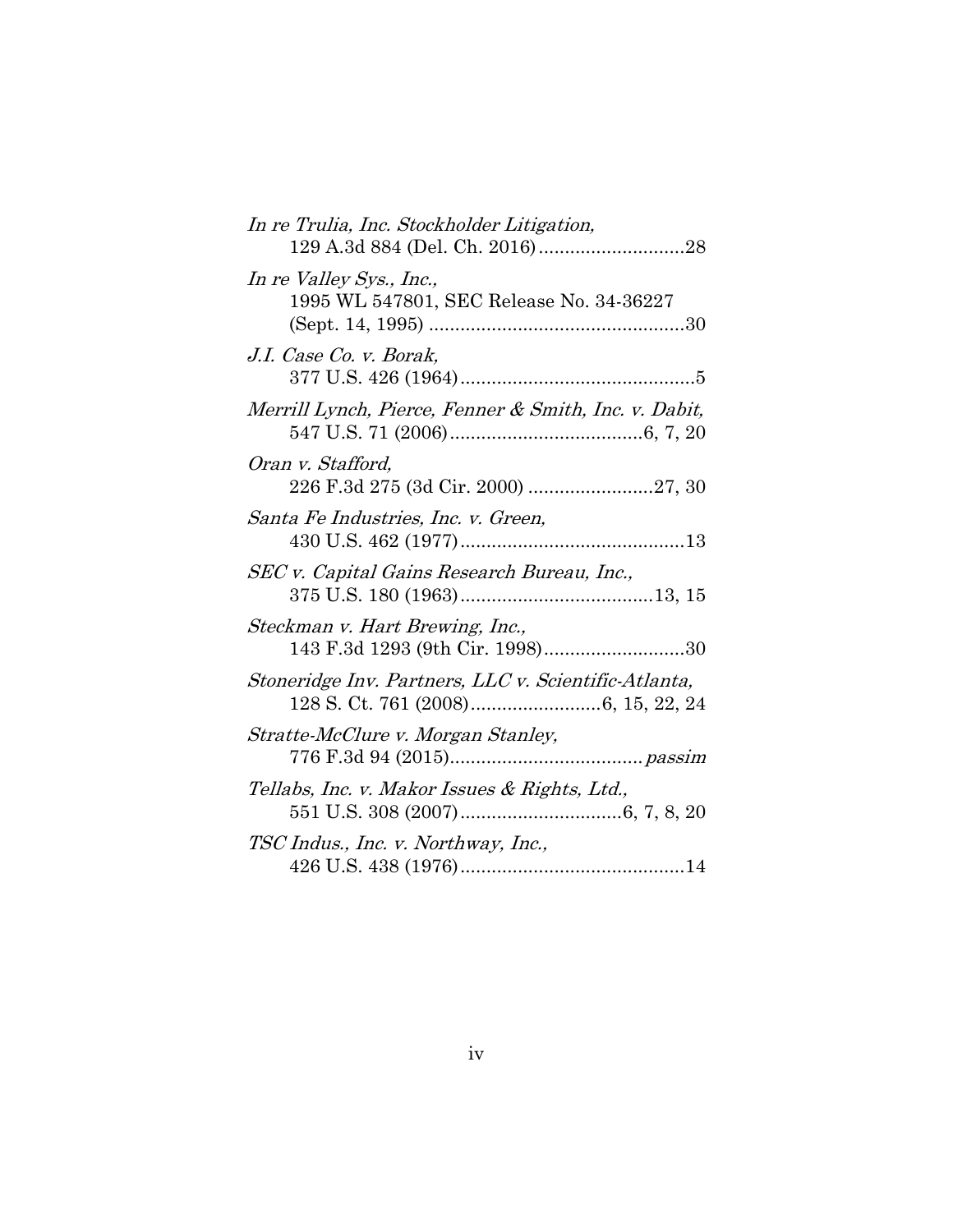### **STATUTES:**

#### **REGULATIONS:**

# OTHER AUTHORITIES:

| ALI, Federal Securities Code § 262(b) (Prop.                                                                                           |  |
|----------------------------------------------------------------------------------------------------------------------------------------|--|
| Br. of Securities and Exchange Comm'n as<br>Amicus Curiae, <i>Basic v. Levinson</i> , No. 86-<br>279, 1987 WL 881068 (Apr. 30, 1987)30 |  |
| Cornerstone Research, Securities Class Action                                                                                          |  |
|                                                                                                                                        |  |
| Hearings on H.R. 7852 and H.R. 8720 before<br>the House Committee on Interstate and<br>Foreign Commerce, 73d Cong., 2d Sess.,          |  |
| Mary K. Kane, <i>et al.</i> , WRIGHT & MILLER<br>FEDERAL PRACTICE & PROCEDURE § 1806                                                   |  |
| Mary K. Kane, et al., WRIGHT & MILLER ON<br>FEDERAL PRACTICE & PROCEDURE § 1808                                                        |  |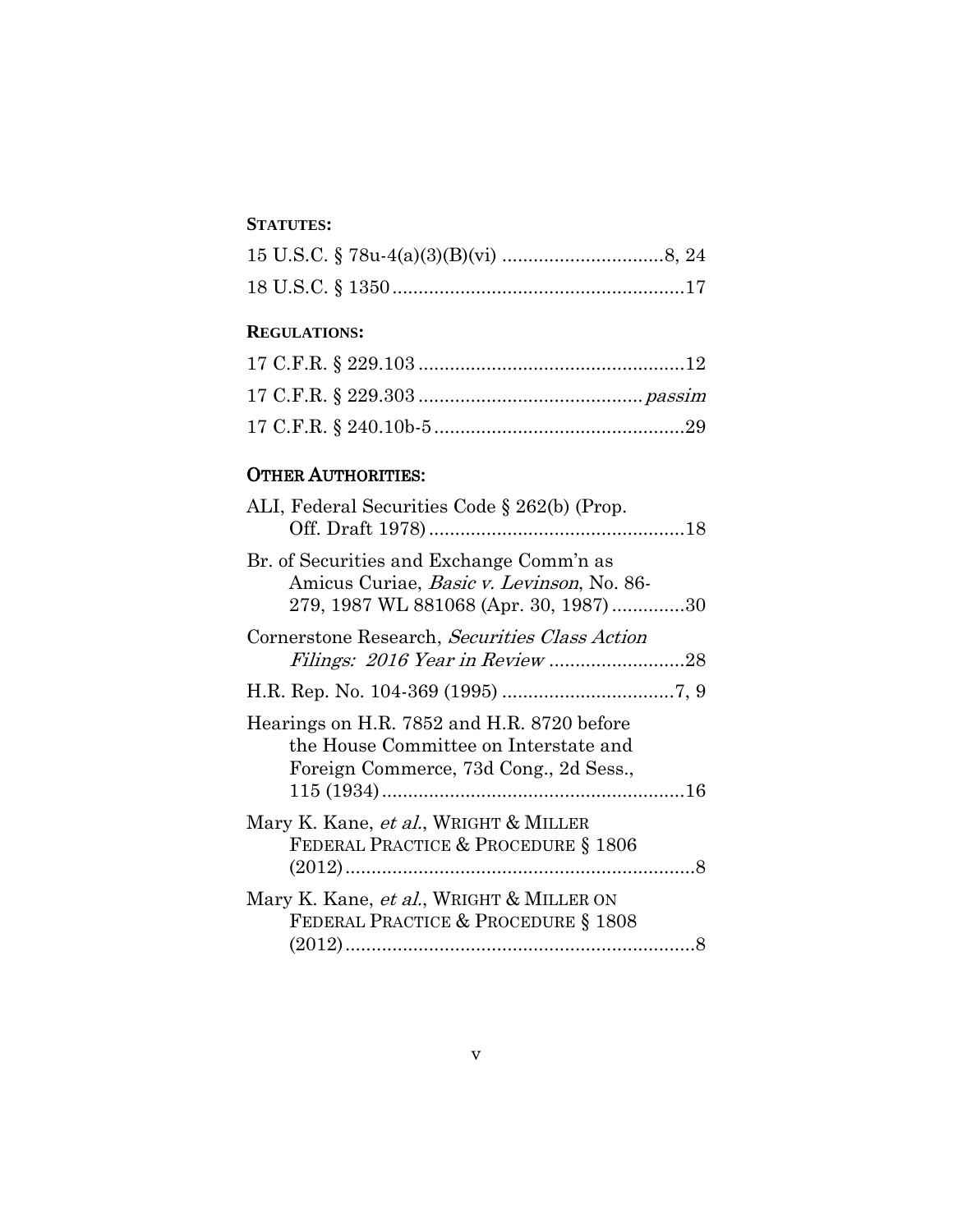| Donald C. Langevoort and G. Mitu Gulati, The         |
|------------------------------------------------------|
| Muddled Duty to Disclose Under Rule 10b-             |
| 5, 57 VAND. L. REV. 1639 (2004) 17, 31               |
|                                                      |
|                                                      |
| Securities Class Action Services, The Top 100        |
|                                                      |
| SEC Release No. 34-26831, 1989 WL 1092885            |
|                                                      |
| SEC Release No. 34-48960, <i>Commission</i>          |
| Guidance Regarding Management's                      |
| Discussion and Analysis of Financial                 |
| Condition and Results of Operation, 68               |
|                                                      |
| Charles M. Silver & Sam Dinkin, <i>Incentivizing</i> |
| Institutional Investors to Serve As Lead             |
| <i>Plaintiffs in Securities Fraud Class</i>          |
|                                                      |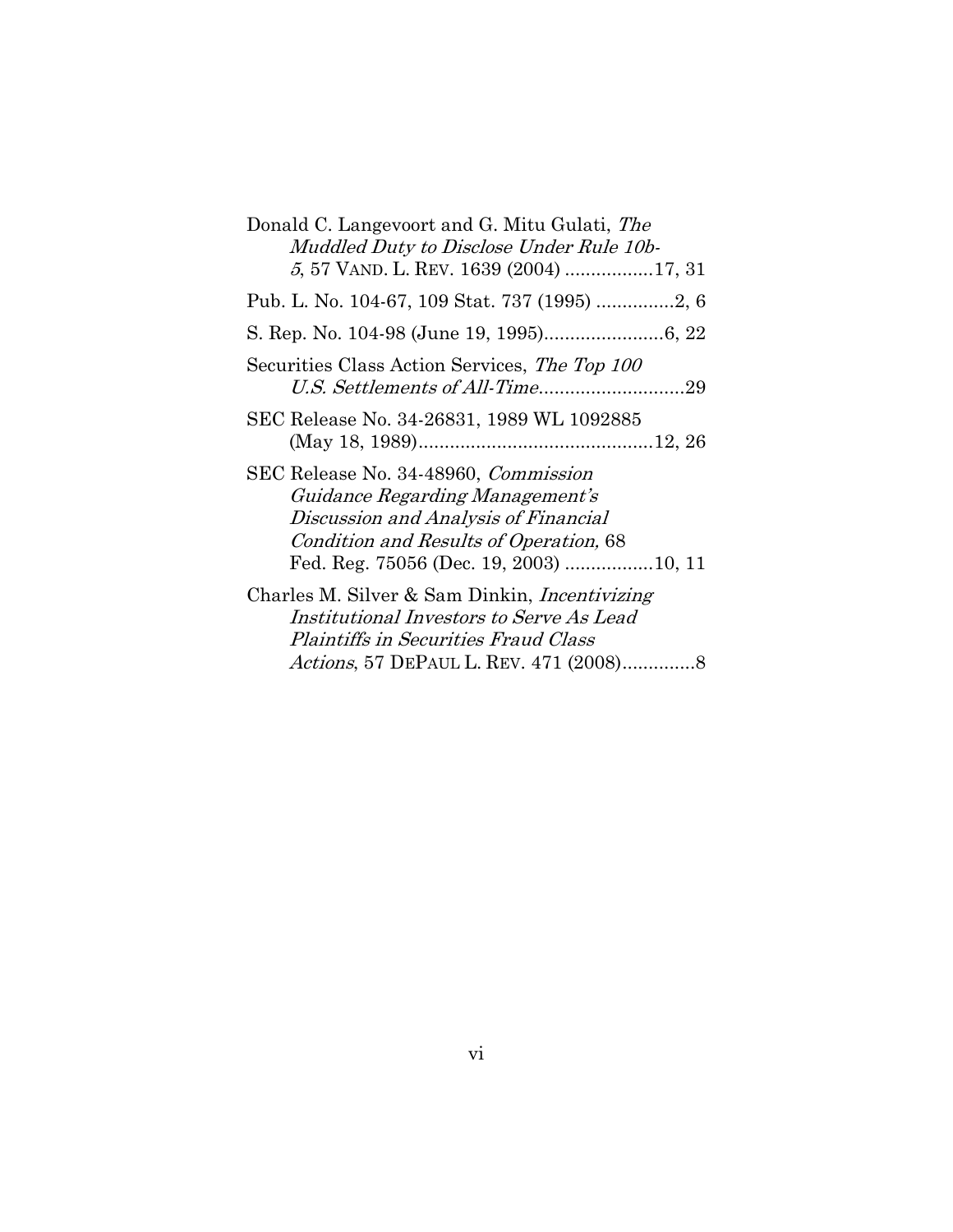### INTEREST OF AMICI

<span id="page-7-0"></span>This brief is filed by institutional investors that collectively manage more than \$100 billion of assets in carrying out their obligations to over 750,000 individuals. Those investors — whose assets are at risk from securities fraud — have a vital interest in the question presented by this case.[1](#page-0-0)

Amici include:

 $\overline{a}$ 

- Los Angeles County Employees Retirement Association (LACERA), which administers defined retirement plan benefits for the employees of Los Angeles County and outside Districts. It has over 165,000 members, including close to 62,000 benefit recipients, and more than \$50 billion in assets under management.
- The Philadelphia Public Employees Retirement System provides defined retirement benefits to police, fire and civilian workers of the City of Philadelphia through the administration of multiple pensions plans. The System has approximately 66,000 members and roughly \$4.8 billion in assets under management.
- The Colorado Public Employees' Retirement Association provides retirement and other benefits to its 560,000 members who are employees and former employees of government agencies and public entities in the

<span id="page-7-1"></span><sup>1</sup> Letters of consent have been filed with the Clerk. Pursuant to Supreme Court Rule 37.6, amici state that no counsel for a party authored any part of this brief, and no person or entity other than amici and their counsel made a monetary contribution to the preparation or submission of this brief.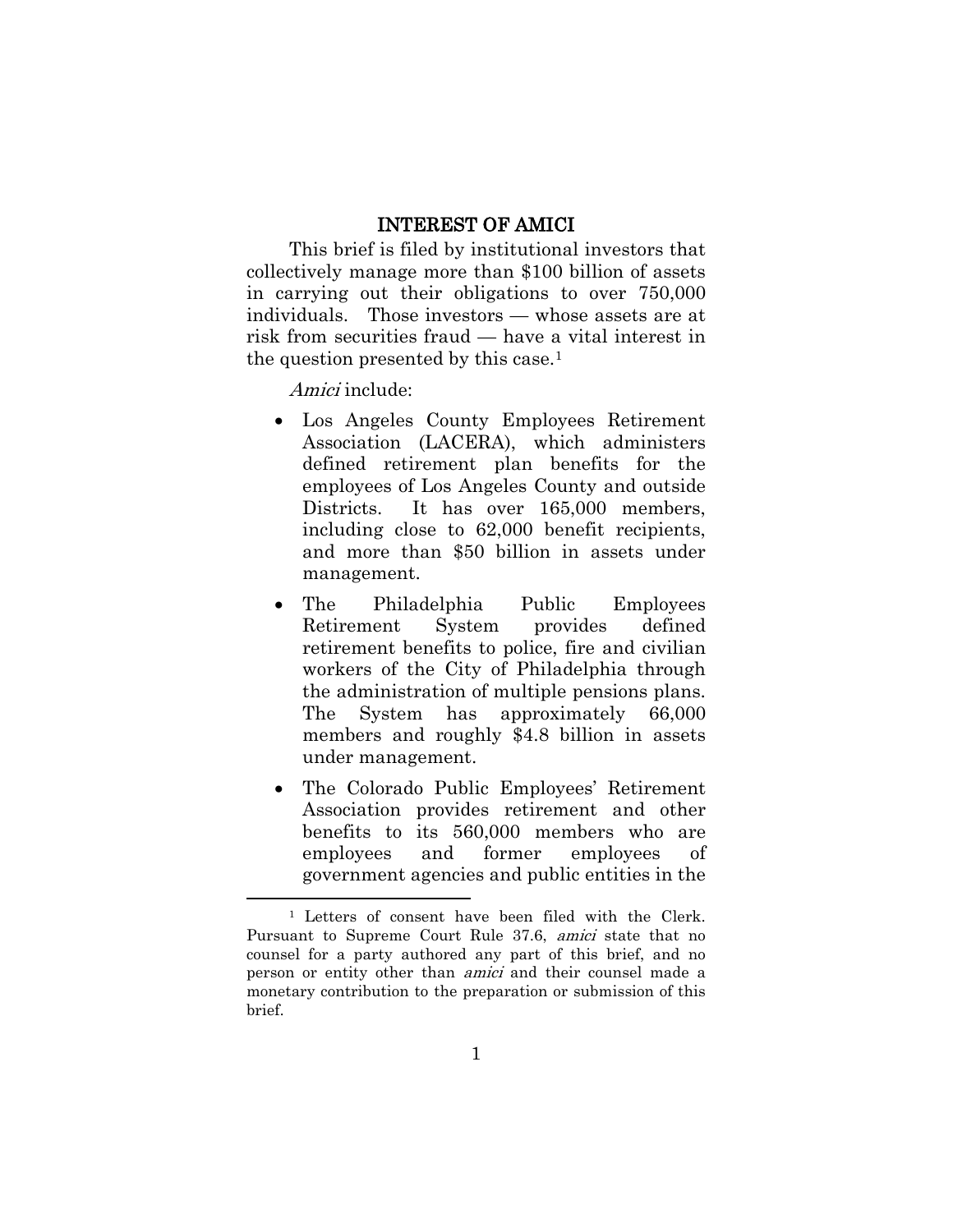State of Colorado. Colorado PERA has approximately \$47 billion in assets under management.

Both Congress and this Court have recognized the important role played by institutional investors, and public pension funds in particular, in enforcing the securities laws. Institutional investors contribute a substantial portion of the capital invested in the nation's securities markets. In the Private Securities Litigation Reform Act of 1995 (PSLRA), Pub. L. No. 104-67, 109 Stat. 737 (1995), Congress endorsed a leading role for institutional investors in the private enforcement of the securities laws. Congress did so because institutional investors have a long-term perspective that aligns their interests with those of the companies in which they invest. Institutional investors have no interest in meritless securities litigation, which only harms their own investments, but they have a strong interest in policing fraud and deterring misconduct that damages shareholders and the integrity of the markets.

Amici believe that private enforcement of SEC disclosure requirements is essential to the proper functioning of capital markets. In particular, the disclosure requirements of Item 303 of SEC Regulation S-K, 17 C.F.R. § 229.303, are among the few requirements for registrants to provide investors key information about trends and uncertainties known at the time to management that could affect the underlying business. Institutional investors rely on the completeness of these disclosures. Investors are misled when they receive a disclosure that purports to be complete in identifying the known trends and uncertainties, but in fact is not.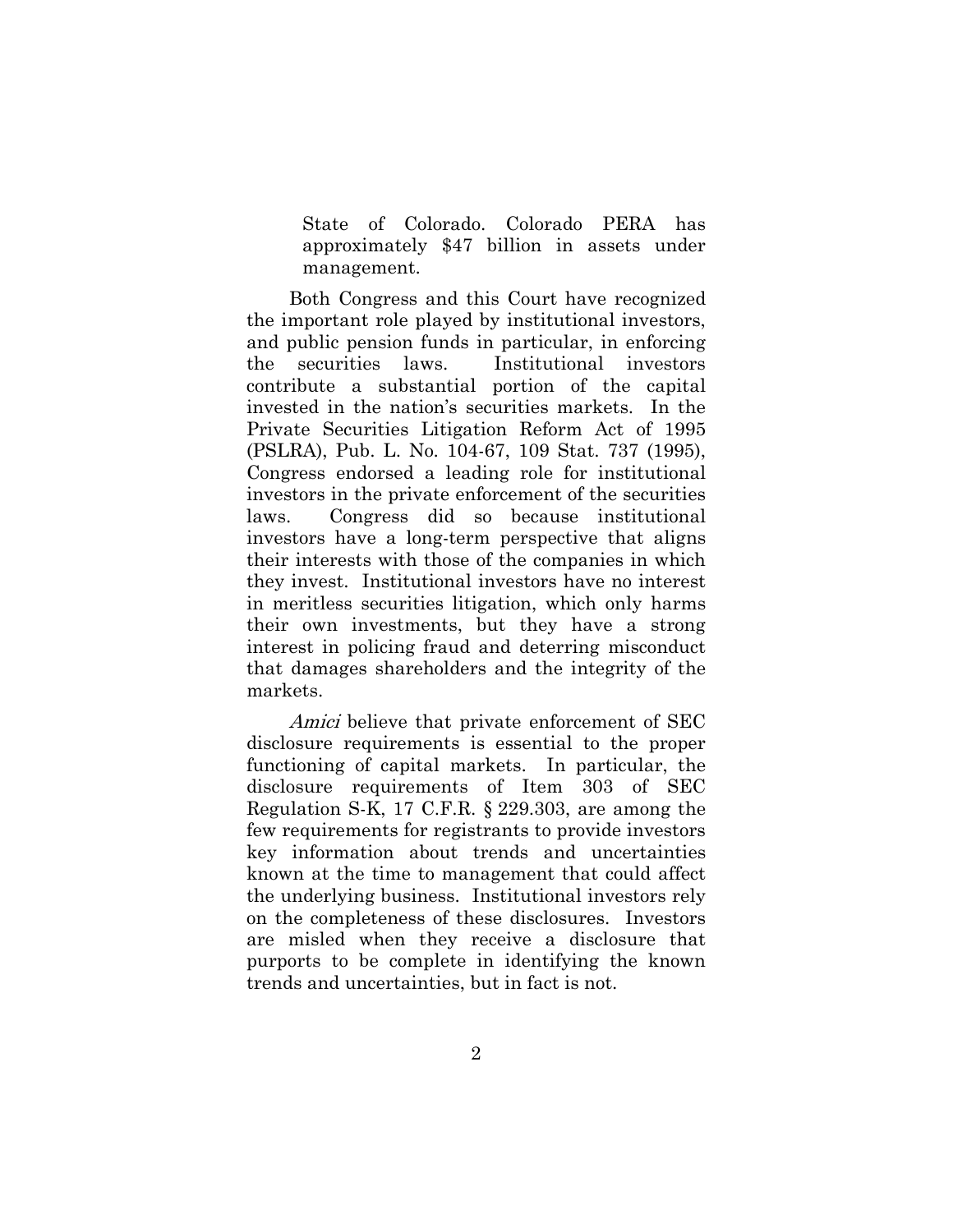#### SUMMARY OF ARGUMENT

<span id="page-9-0"></span>I. This Court has long recognized that private enforcement of the securities laws is a "necessary supplement" to the SEC's regulatory and enforcement authorities. Bateman Eichler, Hill Richards, Inc. v. Berner, 472 U.S. 299, 310 (1985) (citations omitted). Congress has endorsed a leading role for institutional investors, and public pension funds in particular, in the private enforcement of the securities laws. Because institutional investors manage a substantial amount of funds, they have an important stake in securities litigation and the proper functioning of our nation's capital markets. These funds invest for the long term and have no interest in furthering meritless litigation. They also have an intense interest in preventing fraud and ensuring that companies comply with the SEC's disclosure requirements.

II. Petitioner concedes that Item 303 of Regulation S-K creates a legal obligation to make complying disclosures; Petitioner simply denies that the obligation is enforceable by private plaintiffs under Section 10(b) and Rule 10b-5. However, Item 303 is precisely the sort of disclosure requirement that should be understood to impose an actionable duty subject to private enforcement. Institutional investors rely on the accuracy and completeness of Item 303 disclosures. Although some disclosure requirements call for boilerplate recitations of past events unlikely to affect investors' decisions, Item 303 is different. It enables investors to see the company through management's eyes. By requiring registrants to disclose trends and uncertainties known to management, Item 303 reassures investors that they share management's understanding of the factors that could affect the bottom line. This case is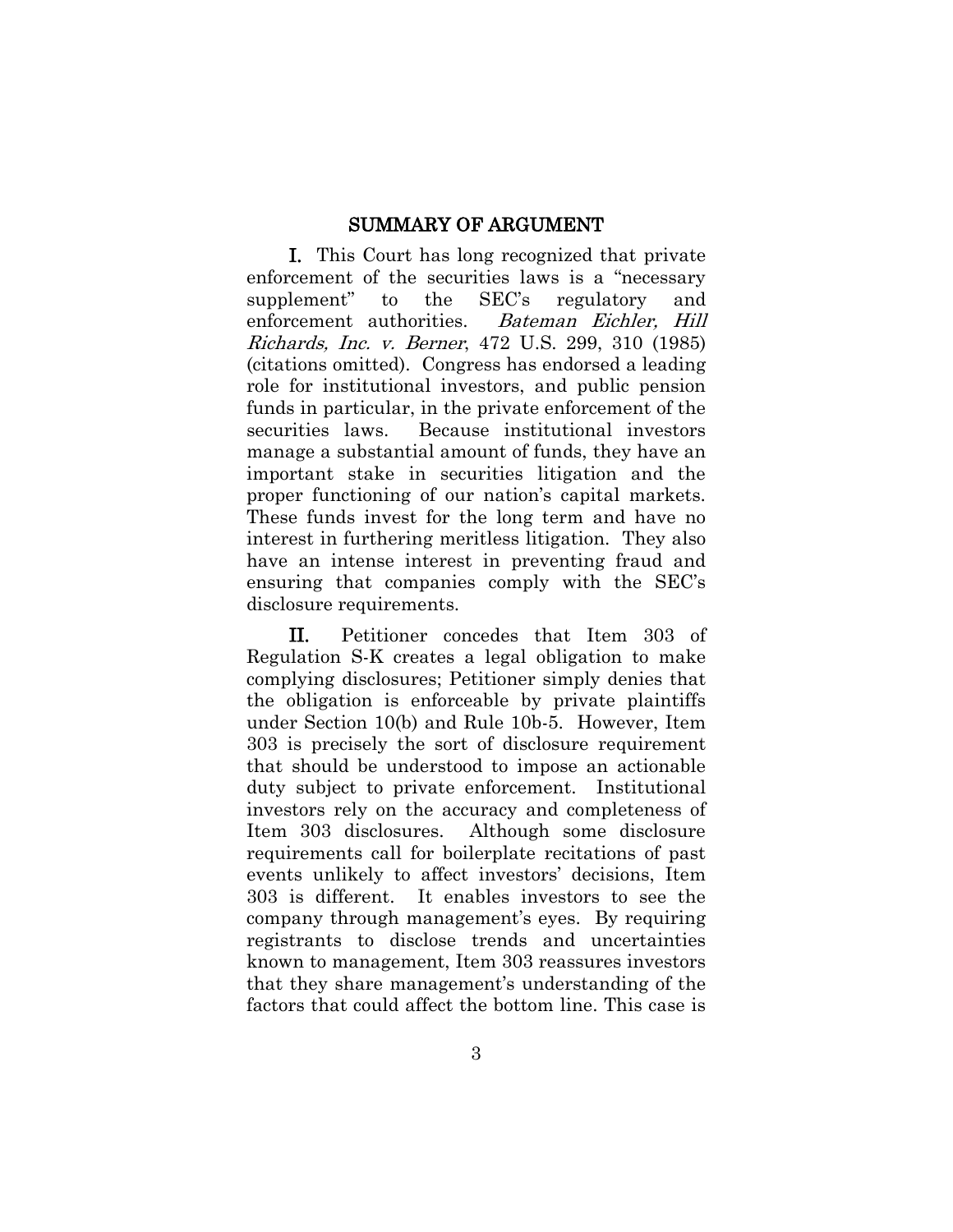not about harmless or trivial violations of line-item disclosure requirements.

Petitioner argues that allowing for the private enforcement of these duties will result in investors being deluged with useless information. But the disclosures required by Item 303 are the kind that most interest institutional investors. The risk of confusing investors with too much information is overstated and unduly paternalistic. Petitioner's argument conflicts with the fundamental purpose of the securities laws, which was to replace the philosophy of caveat emptor with a philosophy of full disclosure—a purpose repeatedly recognized by this Court. If investors cannot enforce a company's legal obligation to disclose, even when information is hidden with the goal of defrauding investors, then the philosophy of full disclosure would be severely undermined and the integrity of capital markets called into question.

This case does not involve a novel claim, but only an application of established principles to a slightly different situation – Item 303. Many of this Court's leading cases under Section 10(b) and Rule 10b-5 involved omissions of information. When the law creates a "duty to disclose" certain information, that duty is "the element required to make silence fraudulent." Chiarella v. United States, 445 U.S. 222, 232 (1980). While the Court has been reluctant to create disclosure duties untethered to any legal requirement, see Dirks v. SEC, 463 U.S. 646, 657-59 (1983), here Item 303 is already a disclosure requirement created by federal law. Moreover, the law requires corporate leaders to sign certifications verifying the completeness of these disclosures. If a registrant nevertheless omits critical information, and does so with an intent to deceive investors, then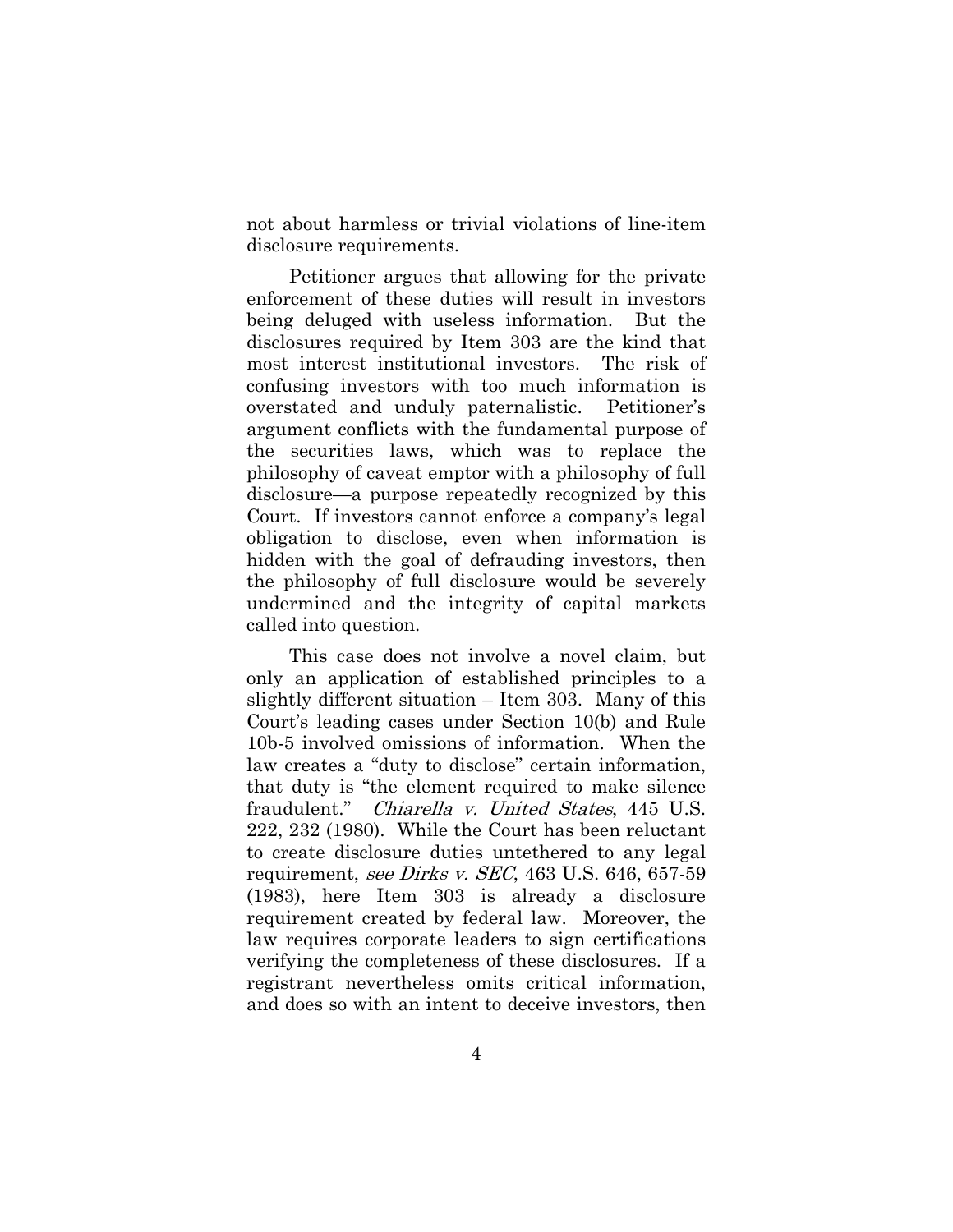investors who relied on the completeness of those disclosures may have a valid claim under Section 10(b) and Rule 10b-5, if the other elements of the cause of action are satisfied.

III. Petitioner's policy-based arguments lack merit. As the materials cited by Petitioner demonstrate, the SEC's process of providing informal comments on Item 303 disclosures can provide prospective assistance to registrants that are acting in good faith. But this process is not geared toward uncovering critical information that registrants have intentionally hidden from investors. To address that problem, private enforcement is necessary.

Petitioner contends that permitting enforcement of Item 303 will result in a "flood" of litigation. Citing dubious statistics, it argues that filings have increased as a result of the Second Circuit's decision in Stratte-McClure v. Morgan Stanley, 776 F.3d 94 (2015). Upon closer inspection, however, the statistics show no such thing, and Petitioner's scare tactics do not withstand scrutiny.

<span id="page-11-0"></span>The judgment below should be affirmed.

#### ARGUMENT

## <span id="page-11-1"></span>I. INSTITUTIONAL INVESTORS, INCLUDING PUBLIC PENSION FUNDS, PLAY AN IMPORTANT AND CONGRESSIONALLY RECOGNIZED ROLE IN SECURITIES LITIGATION.

This Court has long recognized that private actions to enforce the securities laws are a "necessary supplement" to SEC enforcement actions. See Bateman Eichler, Hill Richards, Inc. v. Berner, 472 U.S. 299, 310 (1985) (citations omitted); Blue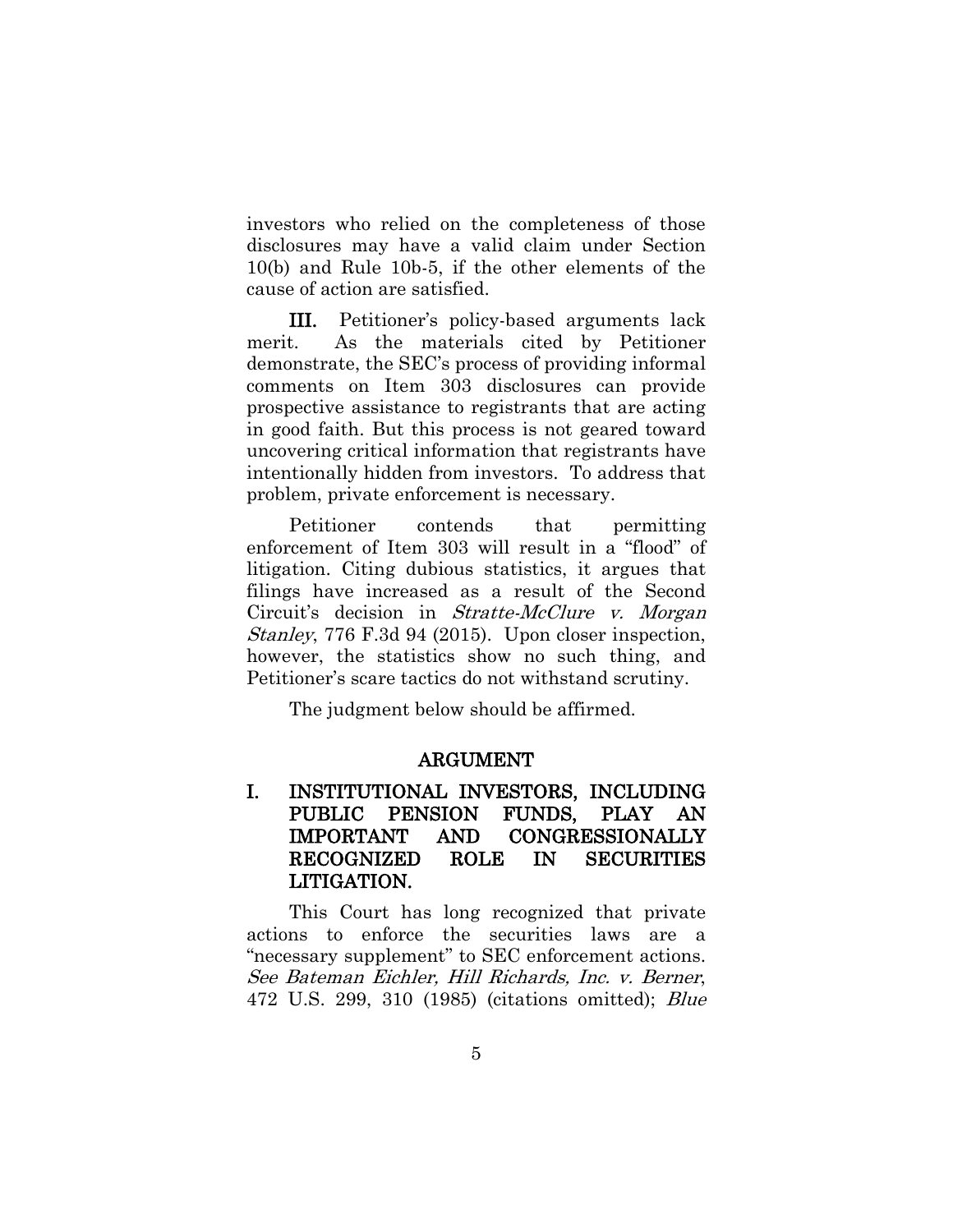Chip Stamps v. Manor Drug Stores, 421 U.S. 723, 730 (1975); J.I. Case Co. v. Borak, 377 U.S. 426, 432 (1964). "The SEC enforcement program and the availability of private rights of action together provide a means for defrauded investors to recover damages and a powerful deterrent against violations of the securities laws." Stoneridge Inv. Partners, LLC v. Scientific-Atlanta, Inc., 128 S. Ct. 761, 778 n.10 (2008) (quoting S. Rep. No. 104-98, at 8 (June 19, 1995)). This Court has consistently—and often unanimously—avowed that "'private securities litigation [is] an indispensable tool with which defrauded investors can recover their losses'—a matter crucial to the integrity of domestic capital markets." Tellabs, Inc. v. Makor Issues & Rights, Ltd., 551 U.S. 308, 320 n.4 (2007) (8-1) (quoting Merrill Lynch, Pierce, Fenner & Smith, Inc. v. Dabit, 547 U.S. 71, 81 (2006) (citation omitted) (8-0)).

Institutional investors, including public pension funds in particular, play a key role in the private enforcement of the securities laws. In the aggregate, pension funds that invest in U.S. markets cover tens of millions of active and retired members and control trillions of dollars in assets. Each year these funds invest billions of additional dollars in the U.S. capital markets on behalf of their beneficiaries.

As institutional investors, pension funds have a long-term outlook and an interest in deterring meritless litigation. Their overriding responsibility is to invest for the retirement and long-term security of their millions of active and retired members. Institutional investors – and, we believe, all investors – are vitally concerned that investors not be harmed by the illegal conduct of those who issue and sell publicly traded securities.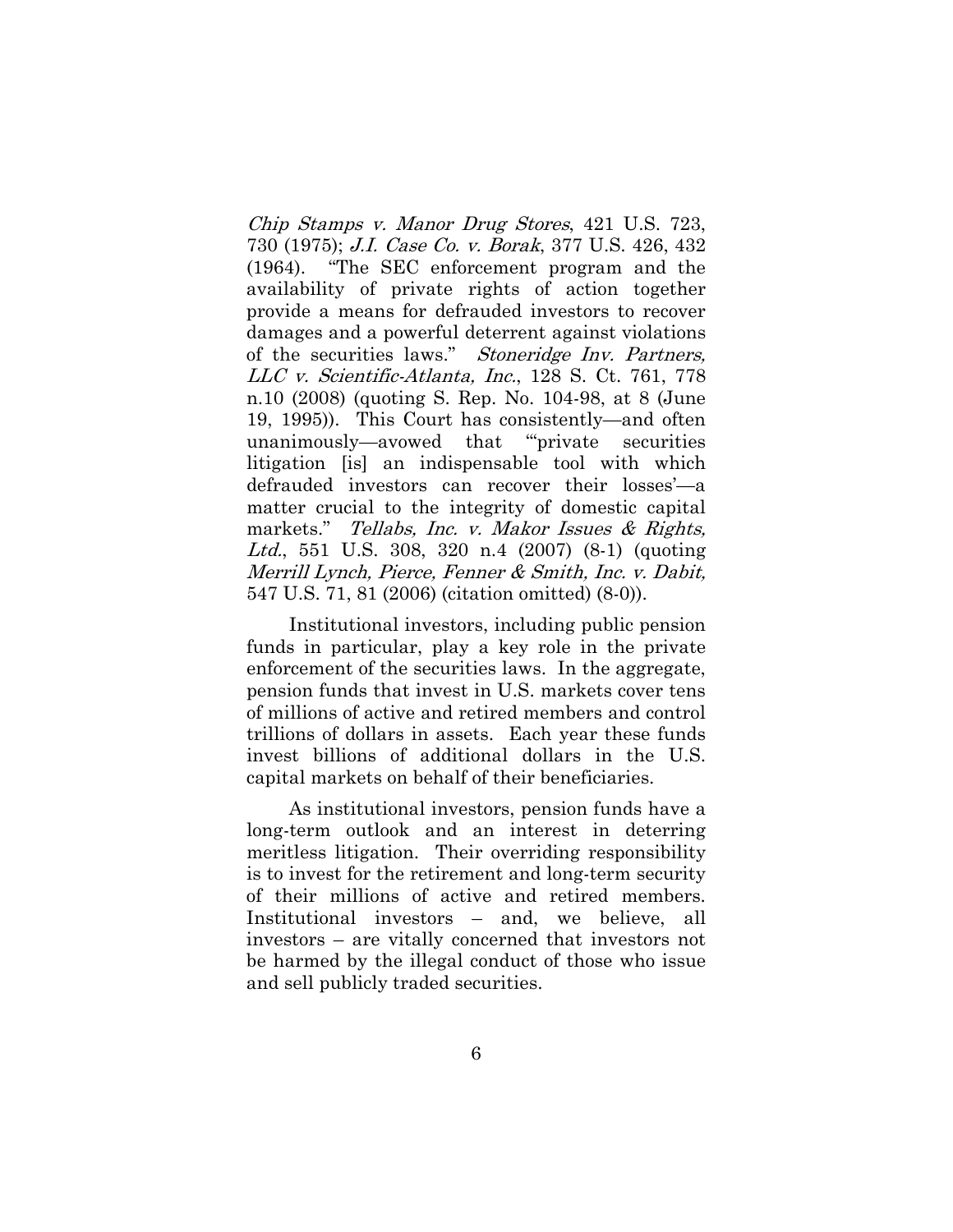Because institutional investors are typically under an obligation to protect the investments they make on behalf of their millions of beneficiaries, these amici have a particularly significant interest in redressing violations of the federal securities laws. Indeed, it is doubtful that any party has a greater stake in the substantive requirements for securities class actions than institutional investors, who are concerned about securities fraud as much as, if not more so than, individual investors—and who have much more at stake.

Further, many state and local governments are constitutionally obligated to guarantee definedbenefit retirement plans. Therefore, in many cases, taxpayers would be on the hook if investment funds suffered losses due to the chicanery and malfeasance of the issuers of publicly traded securities.

Congress recognized and endorsed a leading role for institutional investors, including public pension funds, in the Private Securities Litigation Reform Act of 1995 ("PSLRA"), Pub. L. No. 104-67, 109 Stat. 737 (1995). The PSLRA was born of congressional frustration with what it perceived as "nuisance filings." *Dabit*, 547 U.S. at 81; see also Tellabs, 551 U.S. at 320. Accordingly, Congress acted "to increase the likelihood that institutional investors—parties more likely to balance the interests of the class with the long-term interests of the company—would serve as lead plaintiffs" in securities class actions. Tellabs, 551 U.S. at 321. Congress founded this policy on its conviction that "increasing the role of institutional investors in class actions will ultimately benefit shareholders and assist courts by improving the quality of representation in securities class actions." H.R. Rep. No. 104-369, at 34 (1995) (Conf. Rep.).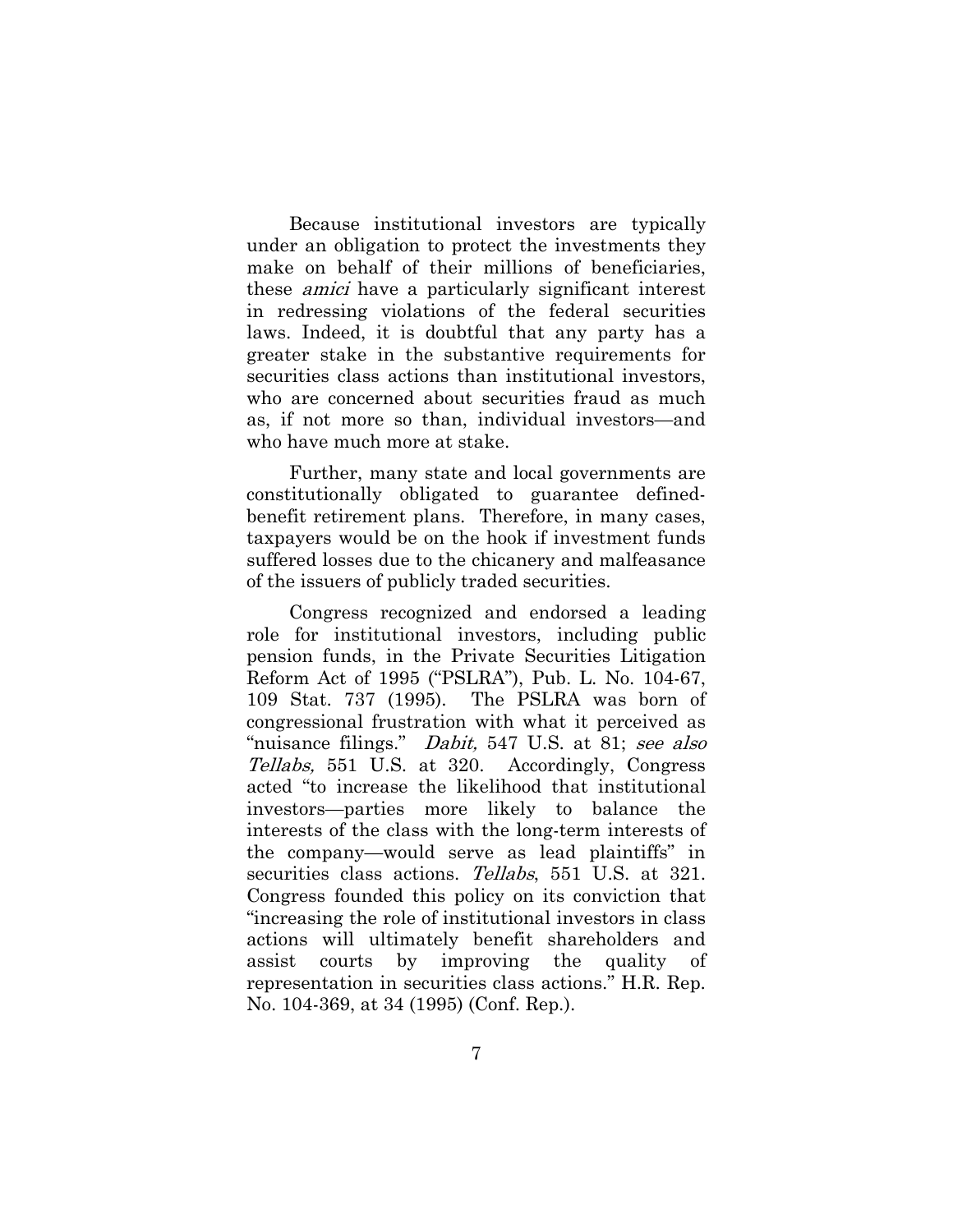The PSLRA adopted new methods for judicial selection of lead plaintiffs and lead counsel in securities class actions. See id. These reforms were designed to encourage the selection of institutional investors as lead plaintiffs precisely because such entities are "deemed to have a large enough financial interest in the litigation and sufficient professional expertise in directing litigation to ensure that class members' interests are competently and dutifully served." Mary K. Kane, *et al.*, WRIGHT & MILLER ON FEDERAL PRACTICE & PROCEDURE § 1808 at n.22 (2012). "Institutional investors, [Congress] believed, are less likely to bring abusive or meritless litigation." *Id.* at n.23.

Congress deliberately favored institutional investors in the PSLRA. The PSLRA creates a rebuttable presumption for the appointment as lead plaintiffs of investors who have the "largest financial interest" in the relief sought by the class. See In re Cendant Corp. Litig., 264 F.3d 201, 222 (3d Cir. 2001); In re Cavanaugh, 306 F.3d 726, 729-30 (9th Cir. 2002). "Congress prescribed new procedures for the appointment of lead plaintiffs and lead counsel. This innovation aimed to increase the likelihood that institutional investors—parties more likely to balance the interests of the class with the long-term interests of the company—would serve as lead plaintiffs." Tellabs, 551 U.S. at 320-21. See also Mary K. Kane, et al., WRIGHT & MILLER FEDERAL PRACTICE & PROCEDURE § 1806 (2012); Charles M. Silver & Sam Dinkin, Incentivizing Institutional Investors to Serve As Lead Plaintiffs in Securities Fraud Class Actions, 57 DEPAUL L. REV. 471 (2008).

Thus, at the same time that Congress discouraged meritless securities class actions, see 15 U.S.C.  $\S 78u-4(a)(3)(B)(vi)$ , Congress *encouraged*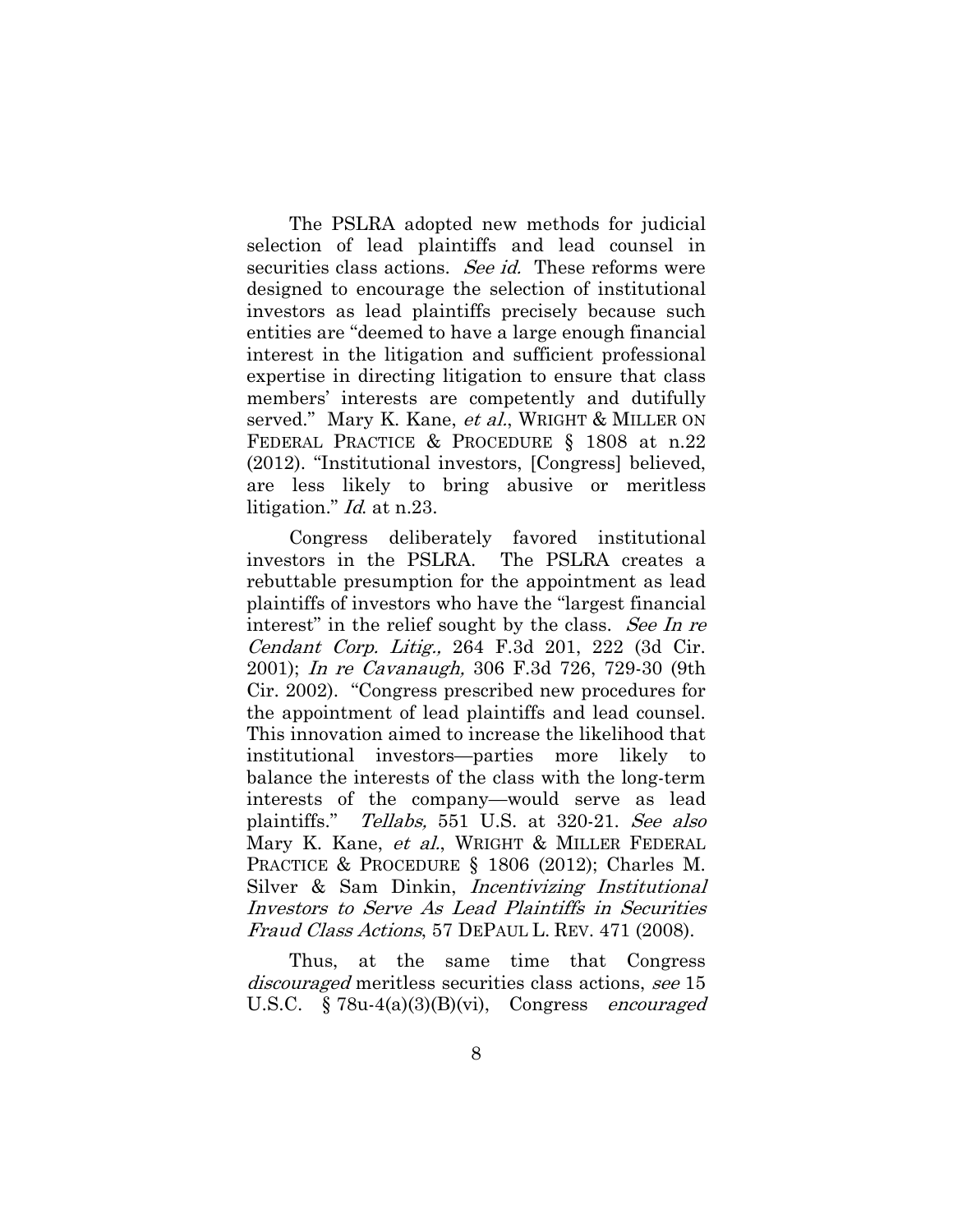class actions brought by institutional investors such as the amici (and lead plaintiff) here because they "do not represent the type of professional plaintiff this legislation seeks to restrict." H.R. Rep. No. 104- 369, at 35 (1995).

# <span id="page-15-0"></span>II. ITEM 303 IS EXACTLY THE KIND OF DISCLOSURE STANDARD THAT SHOULD IMPOSE AN ACTIONABLE DUTY UNDER RULE 10B-5.

<span id="page-15-1"></span>Regulation S-K requires registrants to include a "narrative description" or analysis of their business operations. The section of disclosures relating to "Management's Discussion and Analysis of Financial Condition and Results of Operation" ("MD&A") is frequently one of the most-read portions of the disclosures. When management omits material information from its MD&A disclosures with the intent to deceive investors, that unlawful omission can form the basis of a valid claim under Section 10(b) and Rule 10b-5. The MD&A disclosures are not minor or technical disclosure requirements. Rather, they are investors' opportunity to understand the principal risks and challenges that a company faces, as known to management. Petitioner argues that the Court should be more concerned about inducing too much disclosure, but this paternalistic view is not the one taken by the securities laws, which are premised on a philosophy of full disclosure.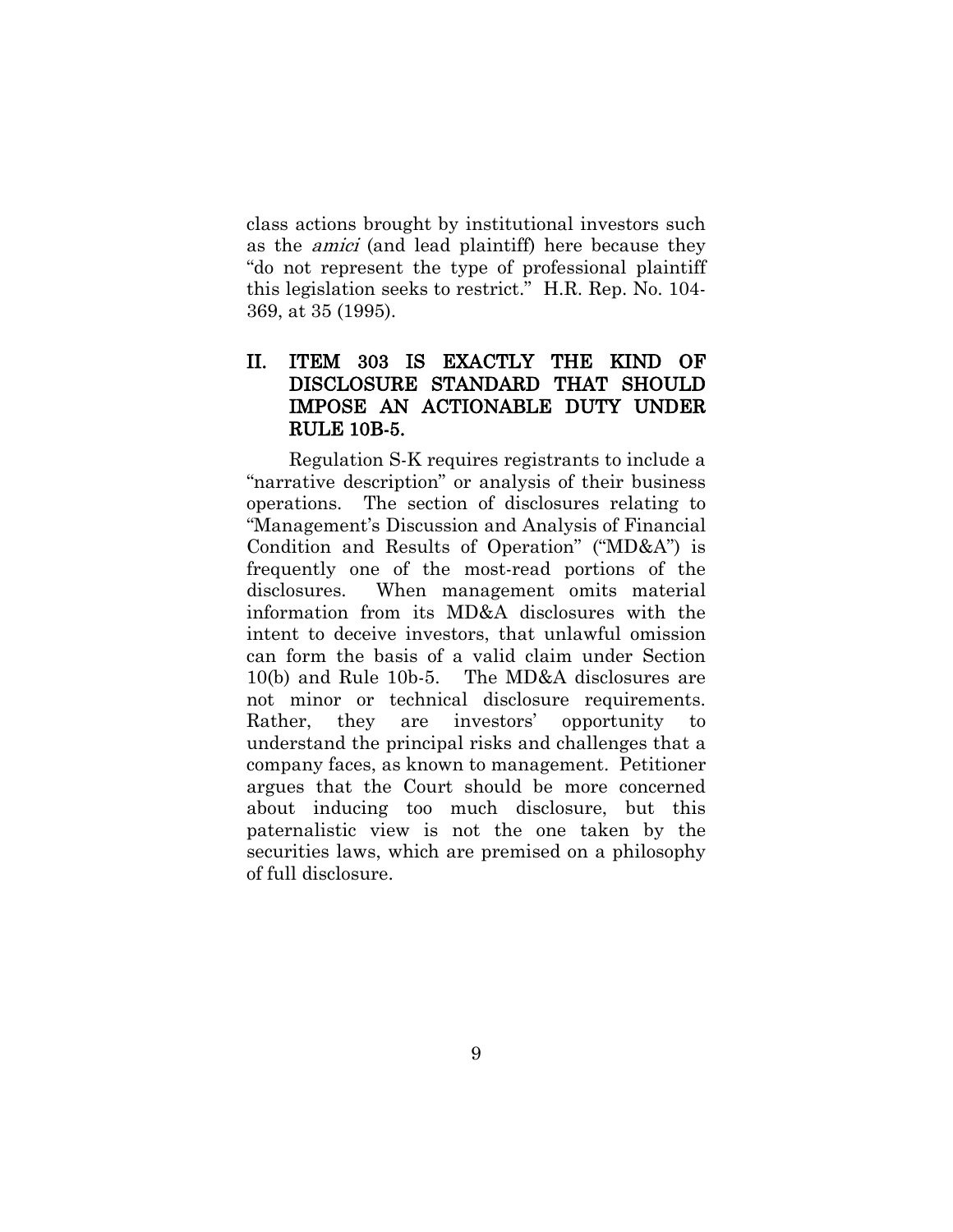### A. Institutional Investors Find Item 303 Information Highly Relevant To Their Investment Decisions.

Item 303 requires issuers to disclose, as part of management's discussion and analysis in various regulatory filings, "any known trends or uncertainties that have had or that the [issuer] reasonably expects will have a material favorable or unfavorable impact on net sales or revenues or income from continuing operations." 17 C.F.R.  $§ 229.303(a)(3)(ii)$ . To meet those obligations, "companies must identify and disclose known trends, events, demands, commitments and uncertainties that are reasonably likely to have a material effect on financial condition or operating performance." SEC Release No. 34-48960, Commission Guidance Regarding Management's Discussion and Analysis of Financial Condition and Results of Operation, 68 Fed. Reg. 75056, 75057 (Dec. 19, 2003). These mandatory disclosures play an important role in institutional investors' assessment of a company because they "enable[] investors to see the company through the eyes of management." Id. at 75056. Unlike other disclosure requirements, the MD&A is not limited to a retrospective look at a company's performance, but also "call[s] for companies to provide investors" with information about their "prospects for the future." *Id.* at 75059.

Of the many mandatory disclosures required by the SEC, Item 303's are among the most important. As the SEC has acknowledged, the disclosure of "known trends or uncertainties" is "[o]ne of the most important elements necessary to an understanding of a company's performance, and the extent to which reported financial information is indicative of future results." Id. at 75061. Institutional investors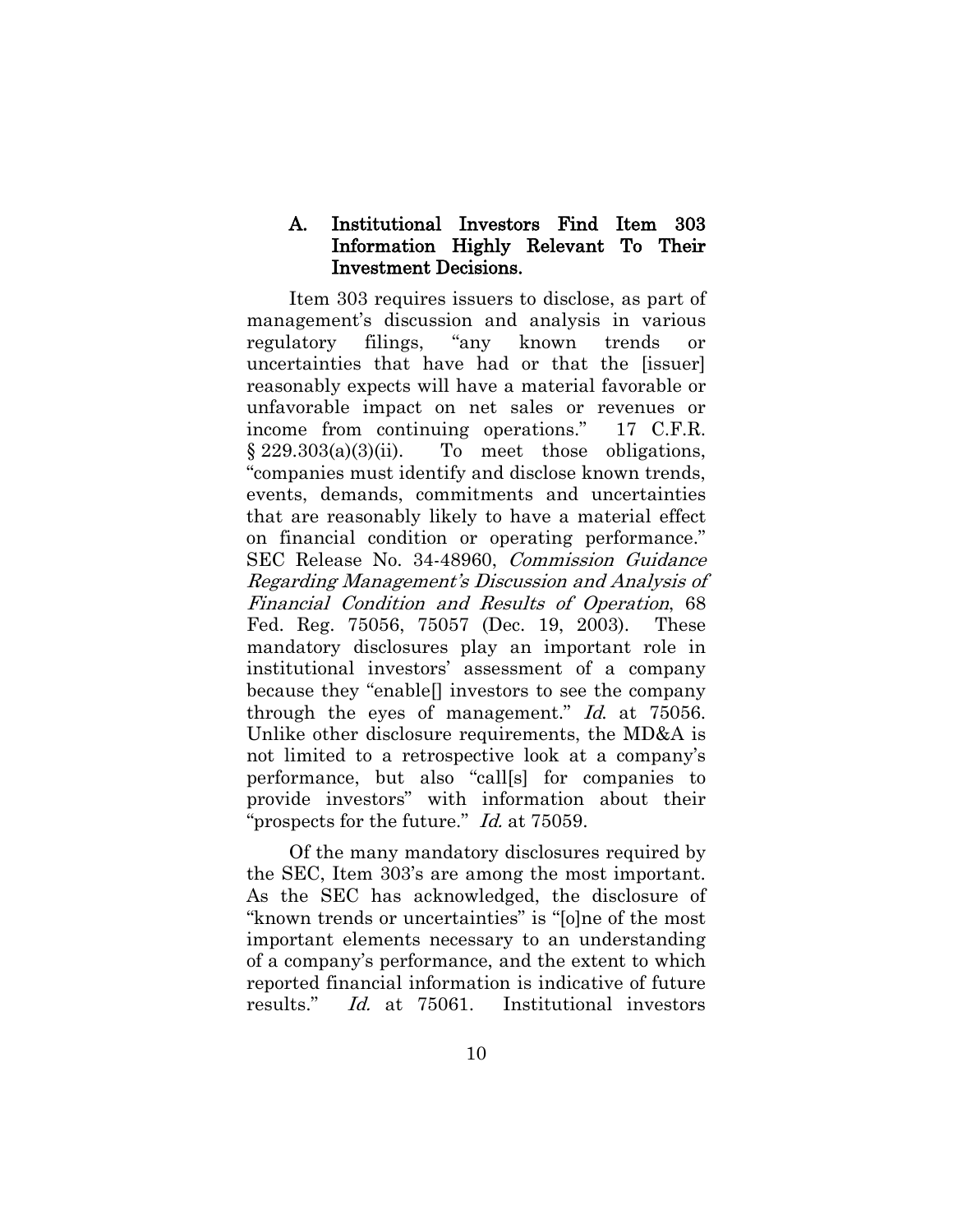routinely review these disclosures before making investment decisions, and rely on their accuracy and completeness. In fact, to most investors, information about "trends and uncertainties" is considerably more important than boilerplate reports of things that have already happened. Factual information about the past is important, but it is often available elsewhere and likely would already be reflected in the price of the stock. In contrast, the MD&A provides unusually valuable insight into how management understands the risks that the company faces. Unlike many other required disclosures, Item 303 does not concern esoteric or hypertechnical details. Rather, it gives investors a window into the business "as seen through the eyes of those who manage that business." Id. at 75056.

Petitioner's brief inadvertently proves the importance of complete Item 303 disclosures when it uses this case as an illustration. Pet. Br. 46. Petitioner claims that SAIC's 145-page 10-K filing provided "a comprehensive and robust discussion of its business and operations." The MD&A section alone was 16 pages. Petitioner implores the court to "[i]magine how much longer, and less useful, public filings would be if registrants were required to interpose lengthy and lawyerly disclosures" of additional matters. Id.

But the filing in question omitted perhaps the most important information that investors would have wanted to know: that SAIC personnel had been implicated in a multimillion-dollar fraudulent scheme known as the "CityTime" scandal. By the time SAIC submitted its 10-K on March 25, 2011, the State of New York had denied SAIC a contract on the basis of its involvement in the fraud, as had the City of New York; multiple indictments had been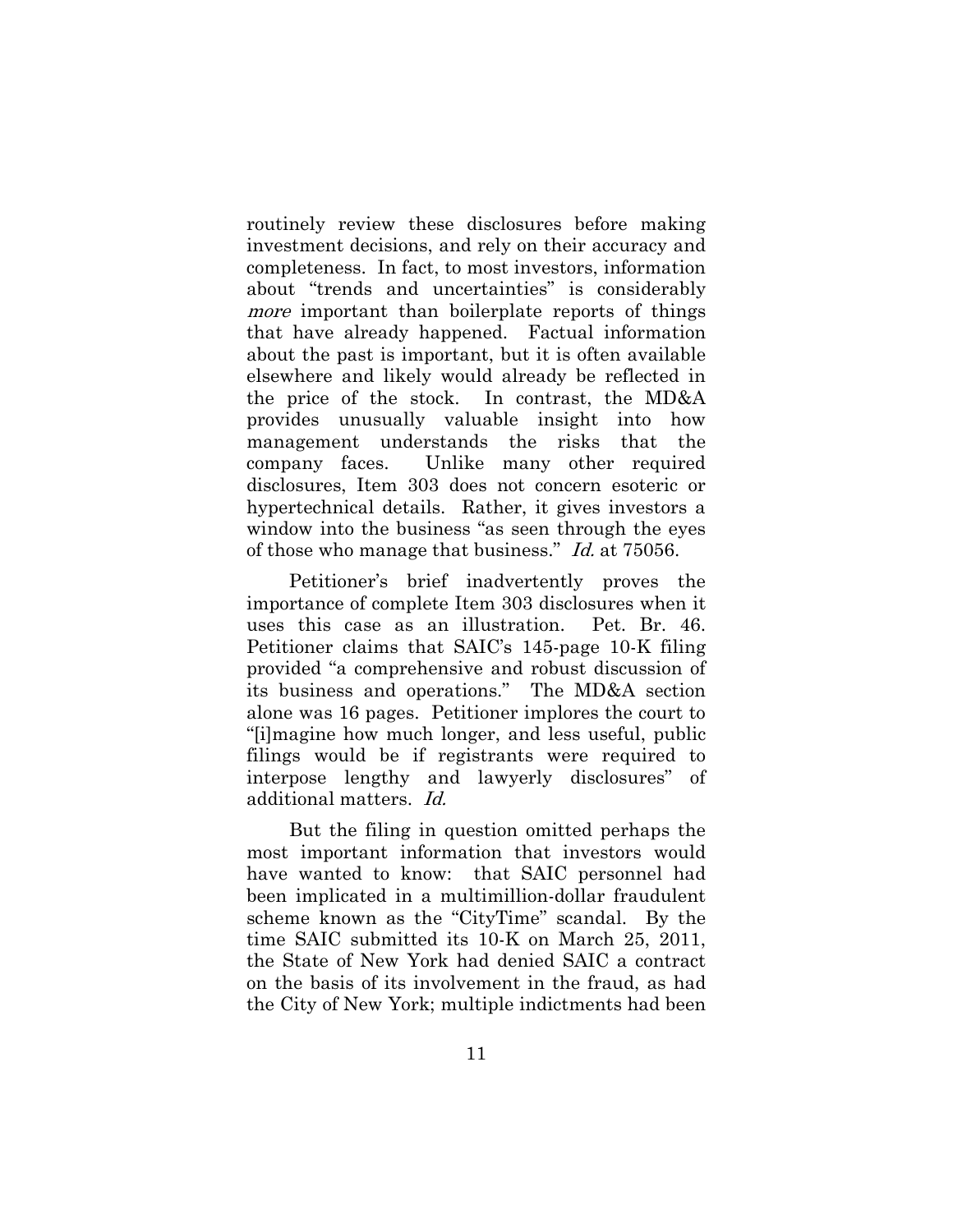issued; SAIC had received grand jury subpoenas and placed its deputy project manager on administrative leave; and the company had hired an outside law firm to investigate the fraud. Yet SAIC did not disclose the CityTime scandal in its March 25, 2011 10-K report, in the MD&A section or anywhere else.

SAIC was a company heavily reliant on government contracts, and evidence that it had fraudulently billed New York City's government on a \$600 million contract likely would affect its ability to attract new business. An accurate disclosure of the ongoing investigation and management's understanding of the risk to SAIC would have helped investors to evaluate SAIC's prospects and profitability.

Citing the requirement of Item 103 to disclose "pending legal proceedings," Petitioner argues that "[l]egal proceedings … generally do not fall within Item 303 at all." Pet. Br. 50-51. Petitioner is wrong. Item 103 requires disclosure only of "pending" litigation or specific "proceedings known to be contemplated by government authorities." 17 C.F.R. § 229.103. Unlike the MD&A requirements, these disclosures are retrospective. The SEC's guidance regarding Item 303 disclosures explicitly notes that potential environmental liability is a "common disclosure issue," and states that, if the EPA designates a company a potentially responsible party, "disclosure . . . would be required" even if the company is still "in the process of preliminary investigations of the sites." SEC Release No. 34- 26831, 1989 WL 1092885, at \*6 (May 18, 1989). Thus, a potential legal liability is an entirely appropriate subject for disclosure under Item 303, even if disclosure is not required under Item 103.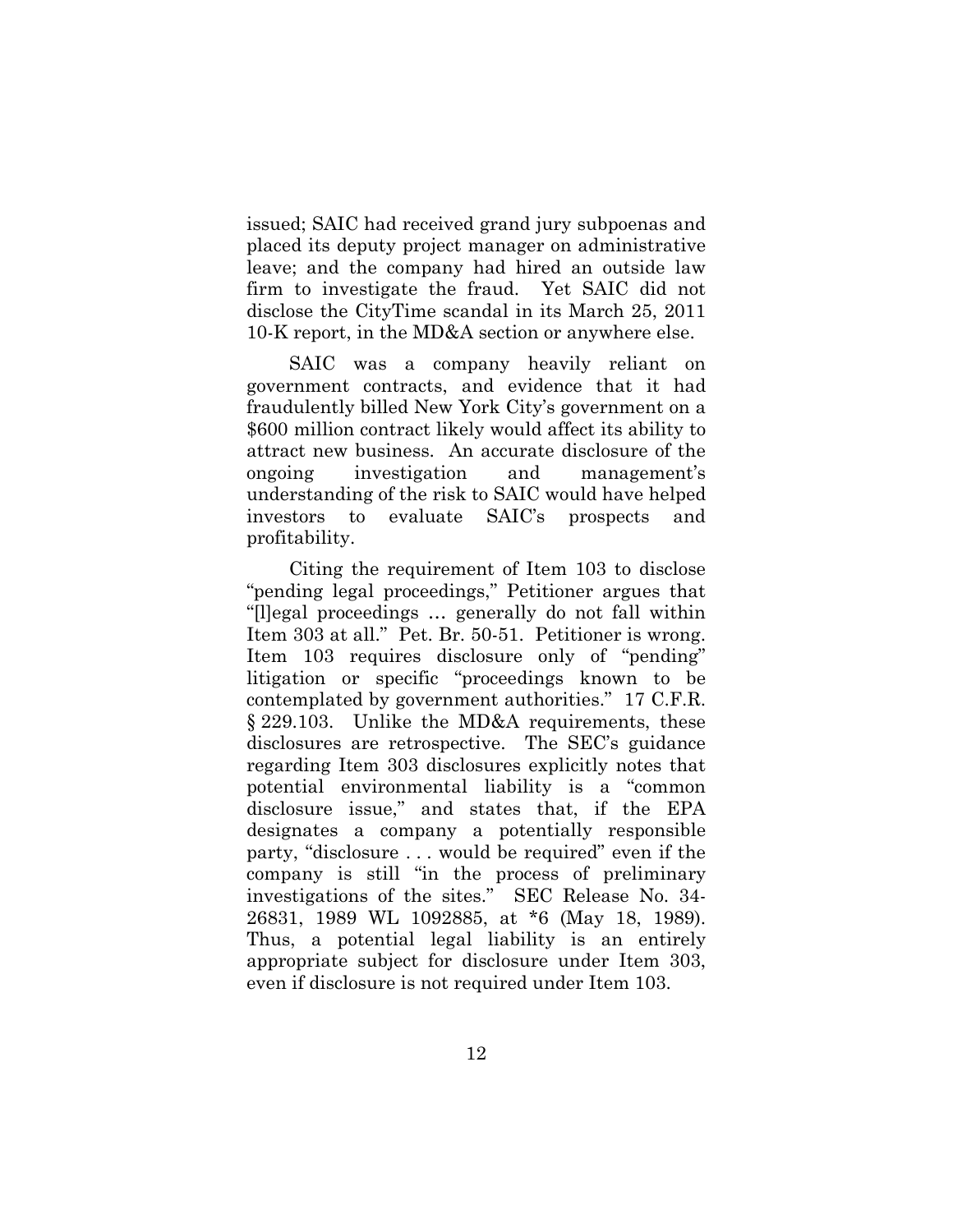#### <span id="page-19-0"></span>B. Petitioner's Paternalistic Arguments About Over-Disclosure Miss The Mark.

Petitioner argues that allowing private investors to enforce Item 303's duty to disclose would cause companies to include unnecessary and trivial information in their Item 303 disclosures. Petitioner makes the paternalistic argument that investors would be better off without such disclosures. Institutional investors are the ones most directly affected by Petitioner's concern, and they emphatically reject the premise that ignorance is preferable to disclosure.

This Court has "recognized time and again, a 'fundamental purpose' of the various Securities Acts, 'was to substitute a philosophy of full disclosure for the philosophy of caveat emptor and thus to achieve a high standard of business ethics in the securities industry.'" Basic, Inc. v. Levinson, 485 U.S. 224, 234 (1985) (quoting SEC v. Capital Gains Research Bureau, Inc., 375 U.S. 180, 186 (1963)); Affiliated Ute Citizens of Utah v. United States, 406 U.S. 128, 151 (1972); Santa Fe Industries, Inc. v. Green, 430 U.S. 462, 477 (1977). Although the Court has cautioned against adding requirements for disclosures of trivial information, it has not done so at the cost of this fundamental purpose. The law requires all registrants to make the disclosures required by Regulation S-K, including those mandated by Item 303.

The risk of overdisclosure is exaggerated. Institutional investors are sophisticated and able to judge for themselves the importance of information included in periodic reports. As the Court has recognized, investors are not "nitwits," and courts should be careful not to attribute to them "'a child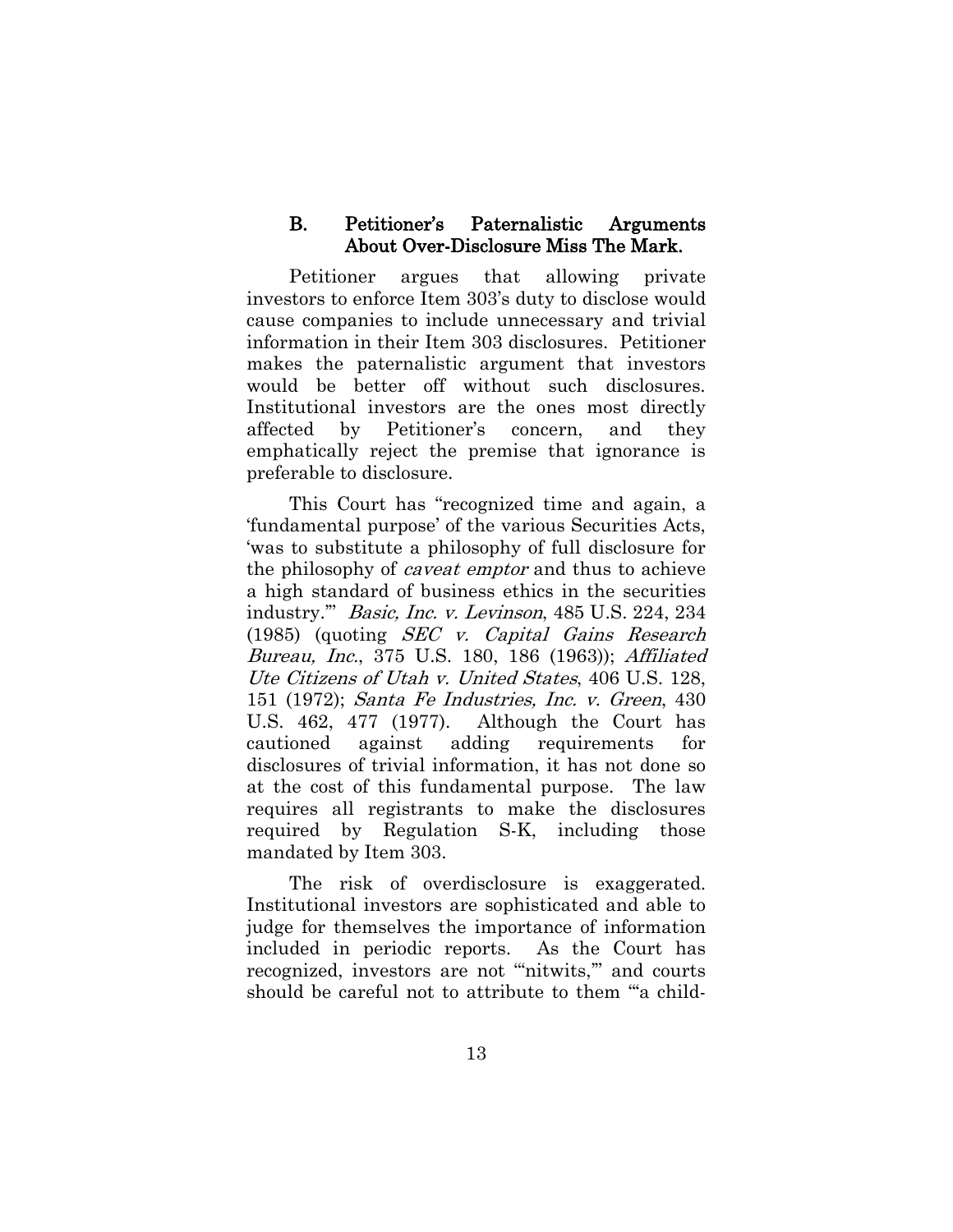like simplicity.'" Basic, 485 U.S. at 234 (quoting Flamm v. Eberstadt, 814 F.2d 1169, 1175 (7th Cir. 1987)). The disclosures required by Item 303 are precisely those that are of greatest interest to investors, because they show investors the key contingencies that could affect the company's outlook. The discovery of shady dealings, with its potential for long-term damage to the company's business and reputation, is precisely the sort of information upon which sophisticated investors would rely most heavily. See Flamm, 814 F.2d at 1175 ("These new events — things with potential for boom or bust — are exactly the news on which sophisticated investors make most decisions; 'old' news, with settled value, already is reflected in the price of the stock and so is no news at all.") "Disclosures to the market as a whole cannot be limited to what is fit for rubes," *id.*, and investors are already, by law, entitled to disclosure of the information mandated by Item 303.

Registrants are protected from liability by the strict materiality requirement that applies to claims under Rule 10b-5. That materiality standard is higher than the applicable standard under Item 303 and ensures that registrants will not be held liable for failing to make trivial disclosures. The Court has recognized the risk that a higher bar could cause issuers to "bury the shareholders in an avalanche of trivial information." TSC Indus., Inc. v. Northway, Inc., 426 U.S. 438, 448-49 (1976). Registrants are thus liable under Rule 10b-5 only if the omitted information would be "considered significant to the trading decision of a reasonable investor." Basic, 485 U.S. at 236. Hence, to the extent that allowing private enforcement of Item 303 creates a risk of over-disclosure, the Court's longstanding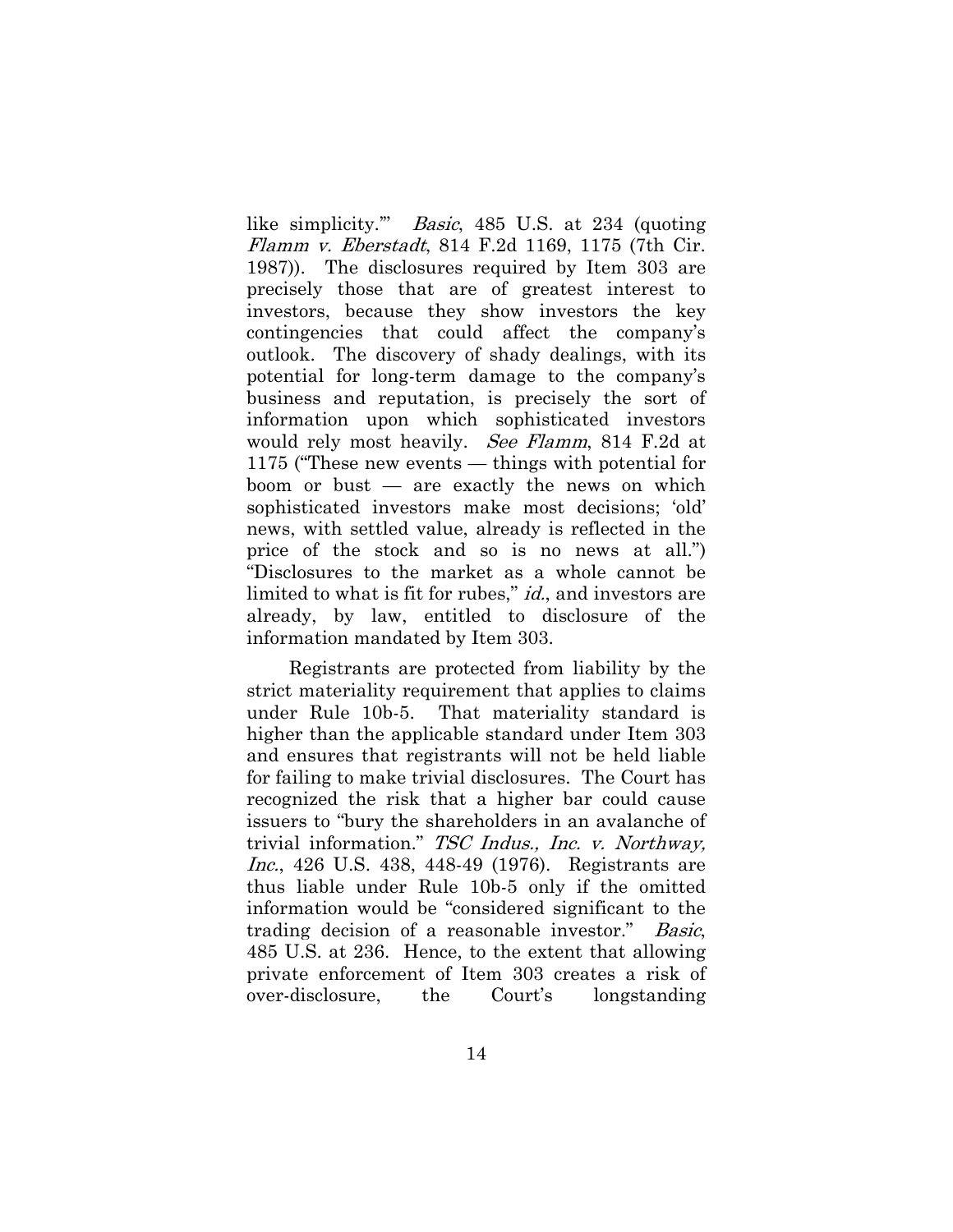<span id="page-21-0"></span>jurisprudence relating to materiality will screen out cases that lack merit.

### C. Petitioner Is Wrong In Arguing That The Claim In This Case Should Be Rejected As Unduly Novel.

<span id="page-21-1"></span>Petitioner contends that the securities fraud claim in this case is novel and urges this Court not to expand the scope of Rule 10b-5. Petitioner's argument is misplaced.

## 1. Securities Fraud Claims Were Not Frozen As Of 1933 and 1934.

First, the legal contours of securities fraud claims were not frozen as of 1933 and 1934. Institutional investors rely on the ability of courts and the Commission to apply Rule 10b-5 to new kinds of fraudulent schemes. Even if Petitioner were correct that the claim in this case is "novel" (and Petitioner is not), this Court has "repeatedly recognized that securities laws combating fraud should be construed 'not technically and restrictively, but flexibly to effectuate their remedial purposes.'" Herman & MacLean v. Huddleston, 459 U.S. 375, 386-87 (1983) (quoting SEC v. Capital Gains Research Bureau, 375 U.S. 180, 195 (1963)).

Thus, when Congress adopted the PSLRA and "accepted the [Rule 10b-5] private cause of action as then defined," Stoneridge, 552 U.S. at 166, this Court had already made clear that the proscriptions of Section 10(b) and Rule 10b-5 "are broad and, by repeated use of the word 'any,' are obviously meant to be inclusive." Affiliated Ute, 406 U.S. at 151. This Court had already recognized that Section 10(b) does not mandate the precise "contours of a private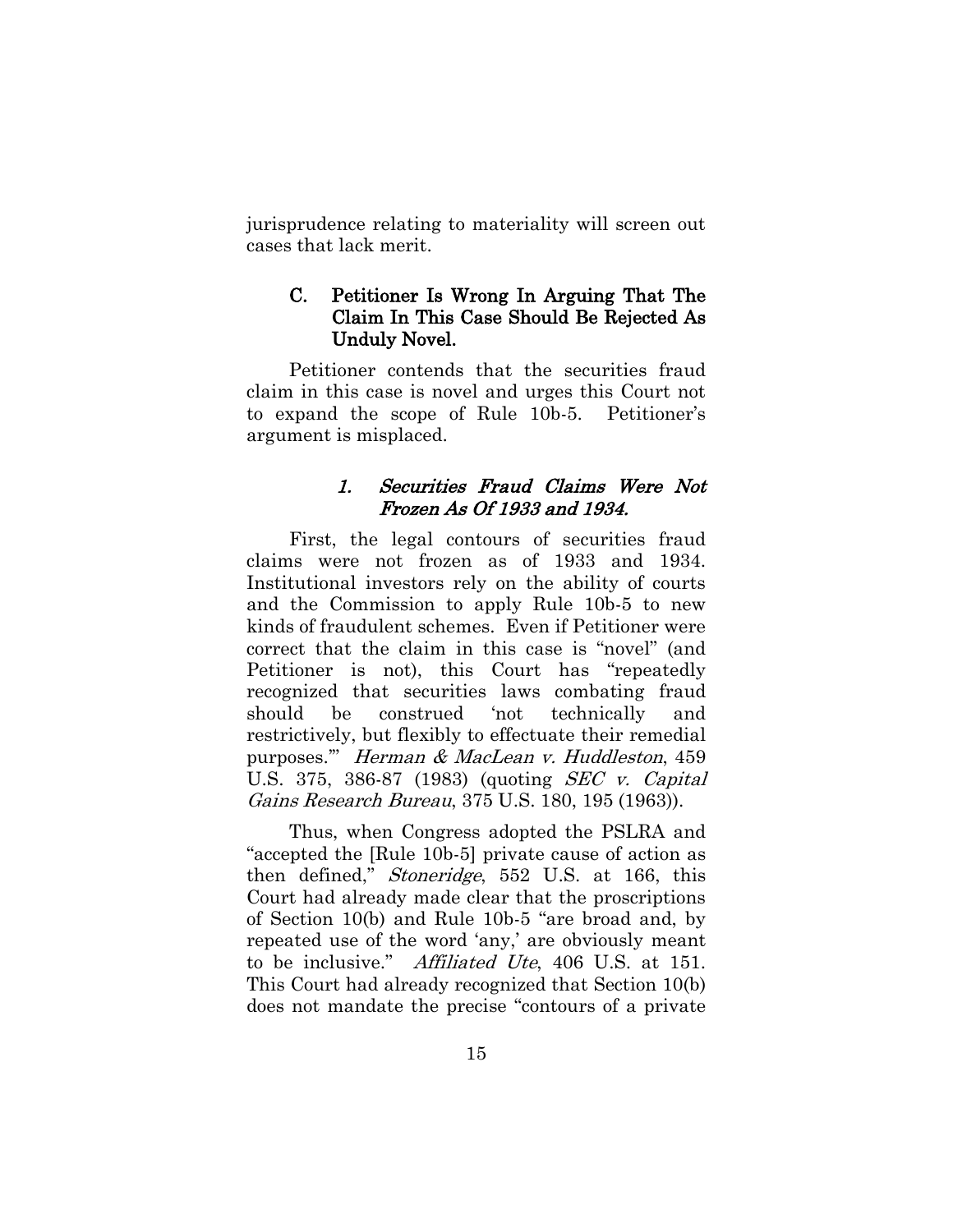cause of action under Rule 10b-5," and leaves to the courts the task of "flesh[ing] out the portions of the law with respect to which neither the congressional enactment nor the administrative regulations offer conclusive guidance." Blue Chip Stamps v. Manor Drug Stores, 421 U.S. 723, 737 (1975).

Moreover, Petitioner's crabbed view of Rule 10b-5 would not simply impair the interests of institutional investors and other private plaintiffs. It would also limit the enforcement jurisdiction of the Securities and Exchange Commission. Yet Section 10(b) has been "described rightly as a 'catchall' clause to enable the Commission 'to deal with new manipulative (or cunning) devices." *Ernst* & Ernst v. Hochfelder, 425 U.S. 185, 203 (1976) (quoting Hearings on H.R. 7852 and H.R. 8720 before the House Committee on Interstate and Foreign Commerce, 73d Cong., 2d Sess., 115 (1934)). Because it is intended to address "the full range of ingenious devices that might be used to manipulate securities prices," *Santa Fe Indus., Inc. v. Green*, 430 U.S. 462, 477 (1977), Section 10(b) must be interpreted broadly and flexibly to address new forms of fraud that may emerge.

# <span id="page-22-0"></span>2. This Case Involves The Application of Settled Principles To The Context Of Item 303 Disclosures.

This case does not involve a novel securities fraud claim, but rather the application of familiar principles to the context of Item 303. Section 10(b) is a broad provision prohibiting the use of "any . . . deceptive device." When a company files an annual 10-K that purports to comply with the securities laws but in fact omits material information that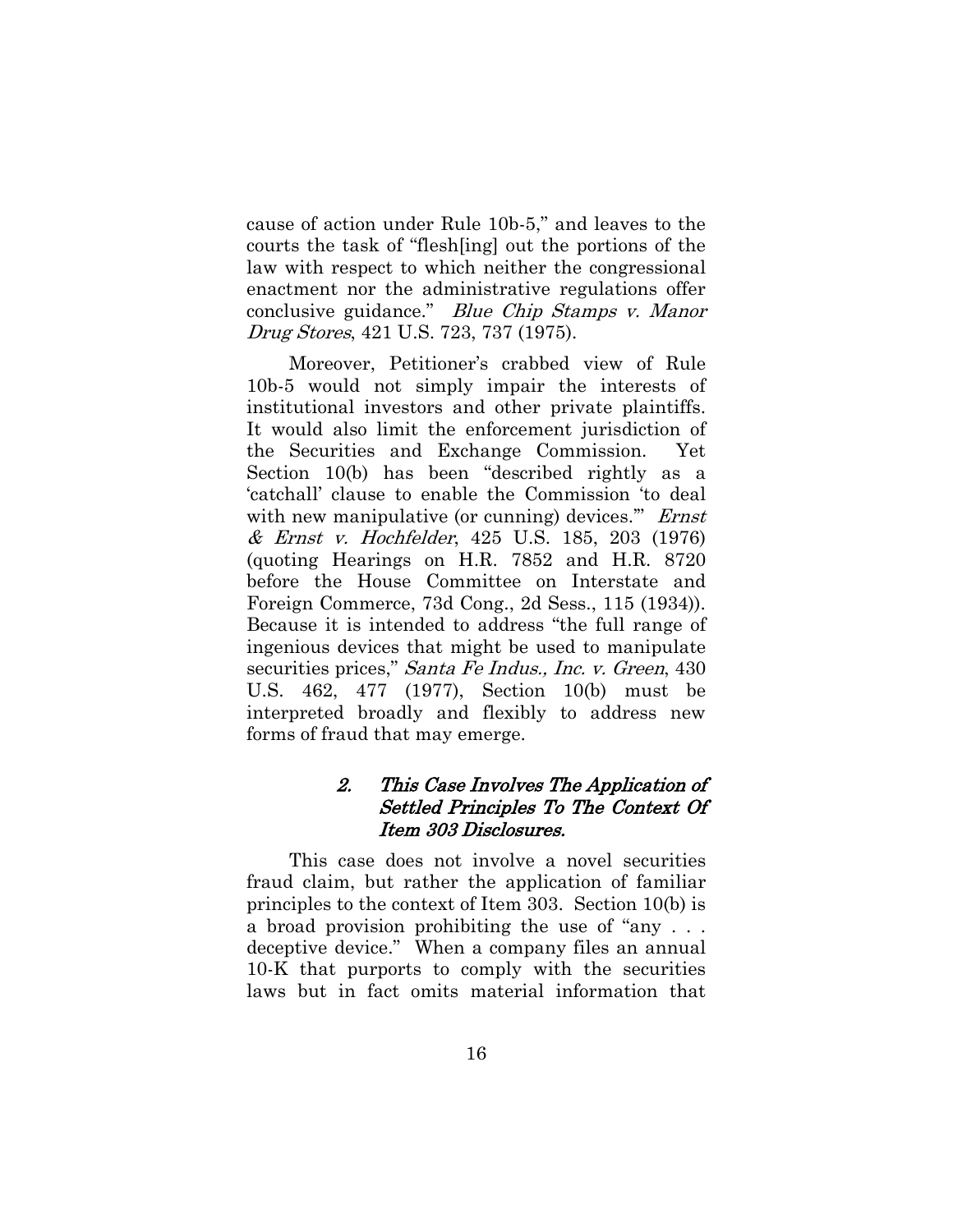would be critical to institutional investors (and indeed all investors), that company has committed a "deceptive" act. Indeed, every 10-K filing includes an affirmative certification from corporate officers that the filing with the SEC "fully complies with the requirements of section 13(a) or 15(d) of the Securities Exchange Act [o]f 1934." 18 U.S.C. § 1350.[2](#page-7-1) 

Institutional investors take note of these certifications and assume that corporate officers can be taken at their word when they assure investors that all required information has been disclosed. In that respect, this case is a straightforward securities fraud action, and the complaint against SAIC need not be understood exclusively as an "omissions" claim. See Donald C. Langevoort and G. Mitu Gulati, The Muddled Duty to Disclose Under Rule 10b-5, 57 VAND. L. REV. 1639, 1680 (2004) ("[A] deliberate omission has the same potential to mislead [as an affirmative misrepresentation] – the reader of the disclosure sees that the issuer is responding to the disclosure obligation and is entitled to assume that the response is not only accurate but complete as well.").

<span id="page-23-0"></span>Moreover, even if the case against SAIC were seen as purely an "omissions" case, Rule 10b-5 itself explicitly prohibits "omit[ting] to state a material fact necessary in order to make the statements made, in the light of the circumstances under which they were made, not misleading." Accordingly, this Court has consistently recognized that a party can

 $\overline{a}$ 

<sup>2</sup> Item 303 implements the requirements of Sections 13(a) and 15(d) that issuers file with the SEC periodic reports containing information that the Commission determines is required.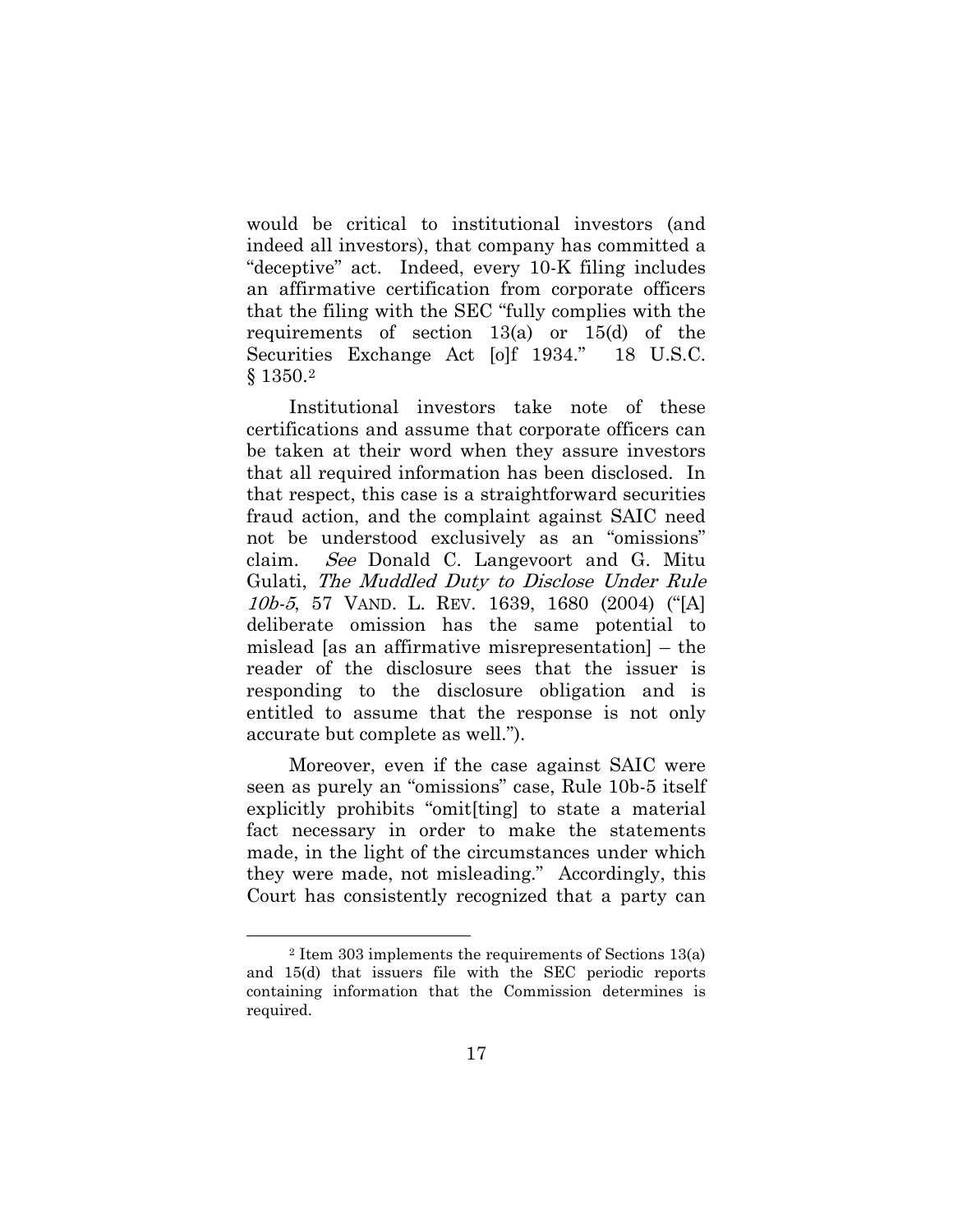be held liable under Rule 10b-5 for unlawfully failing to disclose information that the party has a duty to disclose. Indeed, many of the Court's most important cases in this area have involved claims that information was unlawfully withheld from investors. See Affiliated Ute, 406 U.S. at 153 ("The sellers had the right to know that the defendants were in a position to gain financially from their sales and that their shares were selling for a higher price in that market."); Basic, 485 U.S. at 240 (remanded to determine whether omission was material). In Basic, the Court acknowledged that, "[s]ilence, absent a duty to disclose, is not misleading under Rule 10b-5." 485 U.S. at 239 n.17. But the converse is also true: if the law creates a duty to disclose, silence can form the basis of a fraud claim.[3](#page-23-0)

<span id="page-24-0"></span> $\overline{a}$ <sup>3</sup> In *Chiarella*, the Court addressed liability for omissions under Rule 10b-5, and recognized that a "duty to disclose" is "the element required to make silence fraudulent." 445 U.S. at 232. Contrary to Petitioner's argument, that statement is not limited to duties created by state law relating to a special relationship between the parties. Other statements in Chiarella strongly suggest that the Court understood that any duty to disclose under the securities laws would suffice to create an obligation to speak under Rule 10b-5. Referring to Chiarella's reliance on inside information when trading in a stock, the Court found that his use of the inside information "was not a fraud under § 10(b) unless he was subject to an affirmative duty to disclose it before trading." Id. at 231. In a footnote, the Court acknowledged that, "[a]s regards securities transactions, the American Law Institute recognizes that 'silence when there is a duty to . . . speak may be a fraudulent act." Id. at 228 n.9 (quoting ALI, Federal Securities Code § 262(b) (Prop. Off. Draft 1978)).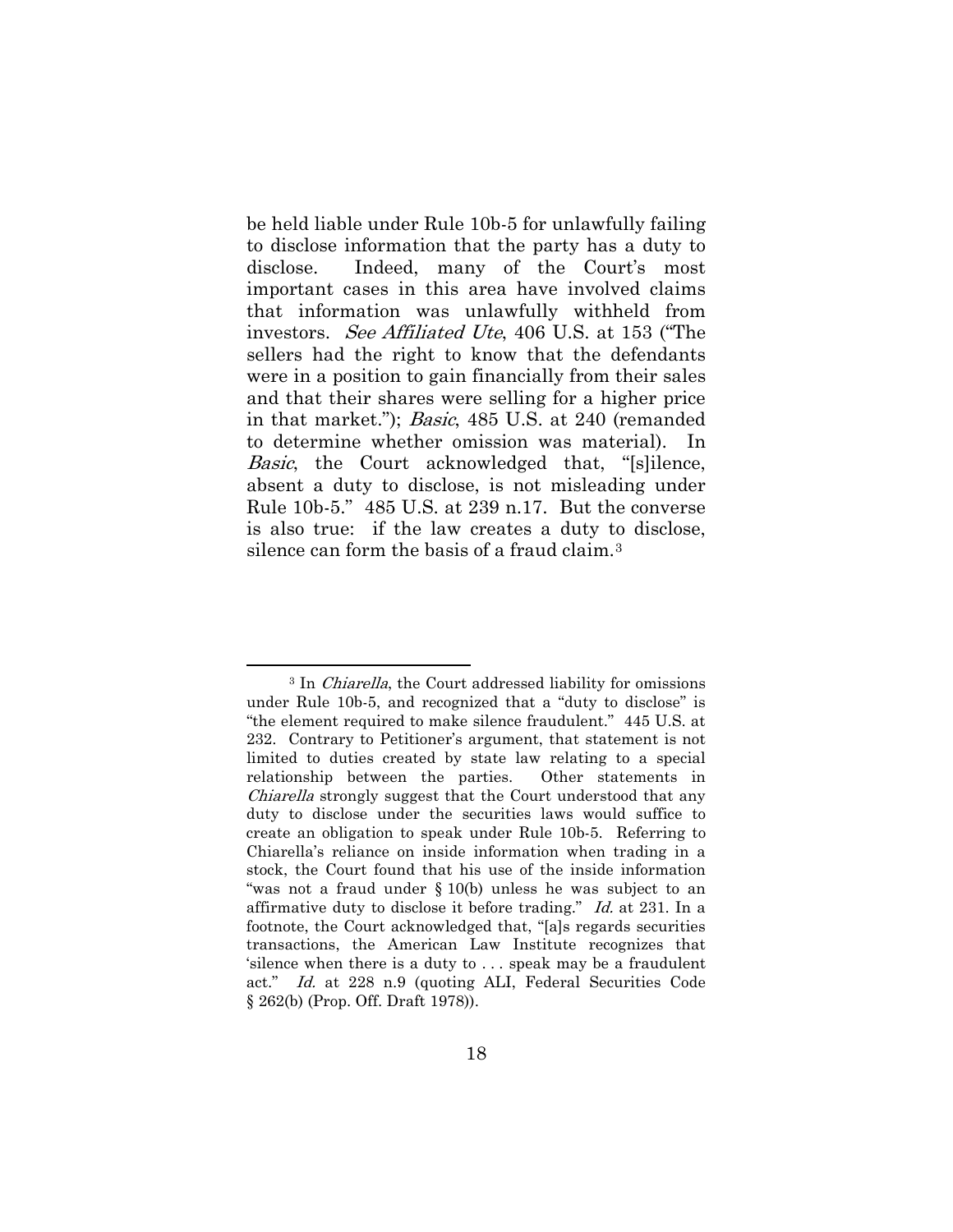### <span id="page-25-0"></span>III. PETITIONER'S POLICY ARGUMENTS ARE INCORRECT.

Petitioner insists that a registrant cannot be liable, or subject to SEC enforcement, under Rule 10b-5 for material information intentionally omitted, with the intent to deceive investors, even when Item 303 mandates disclosure of that information, and even when investors relied on the completeness of the disclosure. Rather than allowing private investors and the SEC to enforce required disclosures using Rule 10b-5, Petitioner contends that issuers can violate their duty with impunity, even when the information is material and the issuer intentionally hides it from investors. Such an extreme position would dramatically weaken the enforcement – both private and regulatory – of the securities laws, and institutional investors have a strong interest in having this Court reject Petitioner's far-reaching position.

Petitioner seeks to justify its view with policy arguments. It maintains that enforcing Item 303's disclosure requirements would prevent effective regulatory enforcement of Item 303 and create a flood of "hindsight-driven" litigation. These arguments are incorrect, and the facts cited by Petitioner actually show the need for private enforcement, in appropriate circumstances, of Item 303's disclosure requirements.

We reiterate that institutional investors and public pension funds have a strong interest in deterring meritless litigation. They hold long-term stakes in public companies, and they have no interest in seeing those companies victimized by abusive litigation. However, institutional investors are also concerned that they and other investors not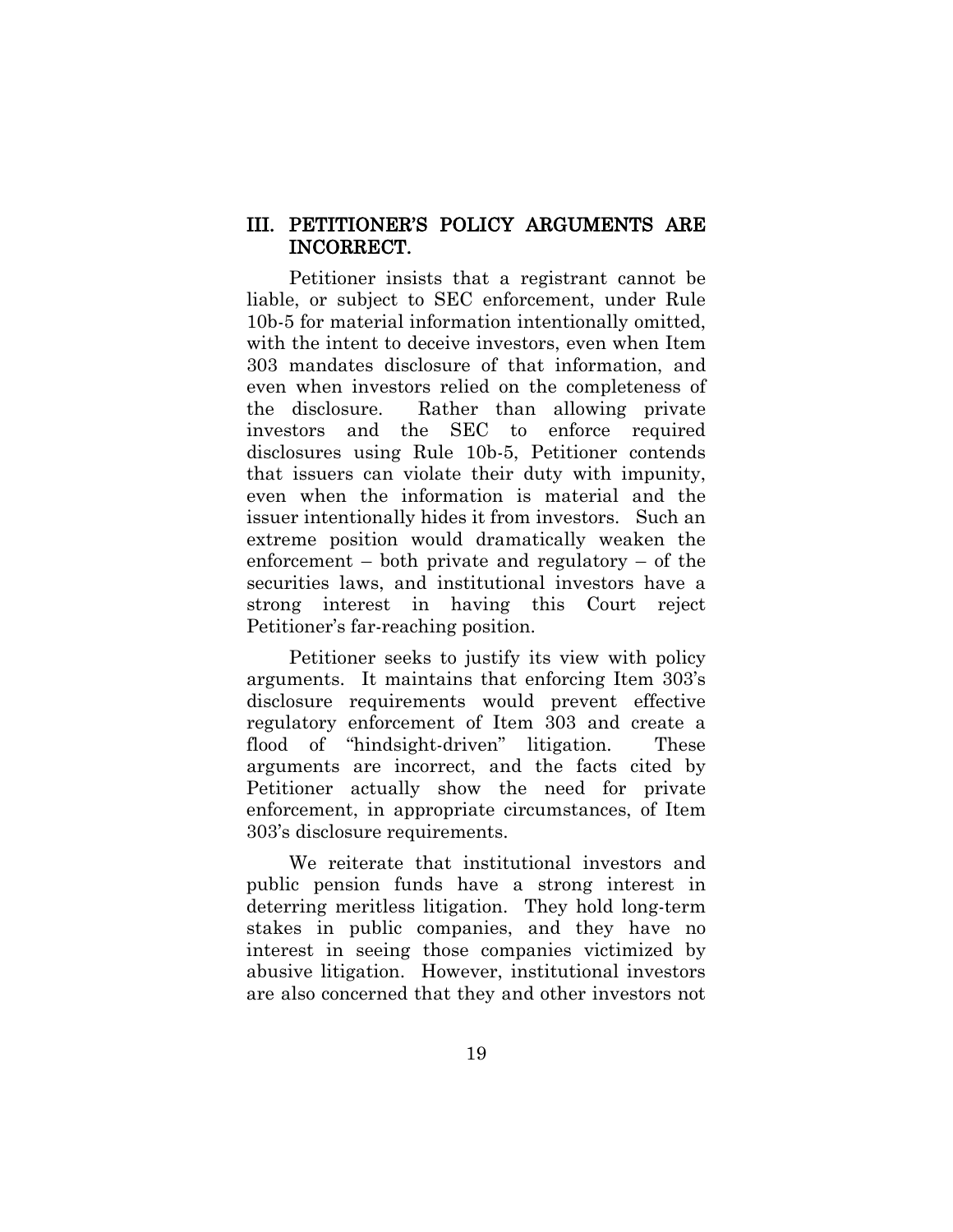be harmed by fraud and illegal conduct. Amici believe that the proper balance between these two competing interests lies in the adoption of Respondents' position and the rejection of Petitioner's position.

Petitioner's hostility to private securities litigation is also unwarranted, given the Court's admonition that "'private securities litigation [is] an indispensable tool with which defrauded investors can recover their losses'—a matter crucial to the integrity of domestic capital markets." Tellabs, 551 U.S. at 320 n.4 (quoting Dabit, 547 U.S. at 81). Institutional investors rely on the integrity of capital markets in making their investments, and this Court should not take any steps that would undermine investor confidence in the reliability and security of U.S. markets.

### <span id="page-26-0"></span>A. Regulatory Enforcement Is Not Sufficient To Police The Unlawful Omission Of Material Information With The Intent To Defraud.

Petitioner's brief describes the SEC's worthy efforts to improve the quality of MD&A disclosures, but also reveals the insufficiency of relying solely on the Commission to enforce these requirements. As Petitioner shows, the SEC does routinely comment on deficiencies in registrants' MD&A, and those comments can result in prospective changes that enhance MD&A disclosures. On the other hand, the staff comment letters cited by Petitioner reveal a process geared toward improving disclosures by firms acting in good faith. For example, the letter to Universal Hospital Services cited by Petitioner simply implores the company to clarify several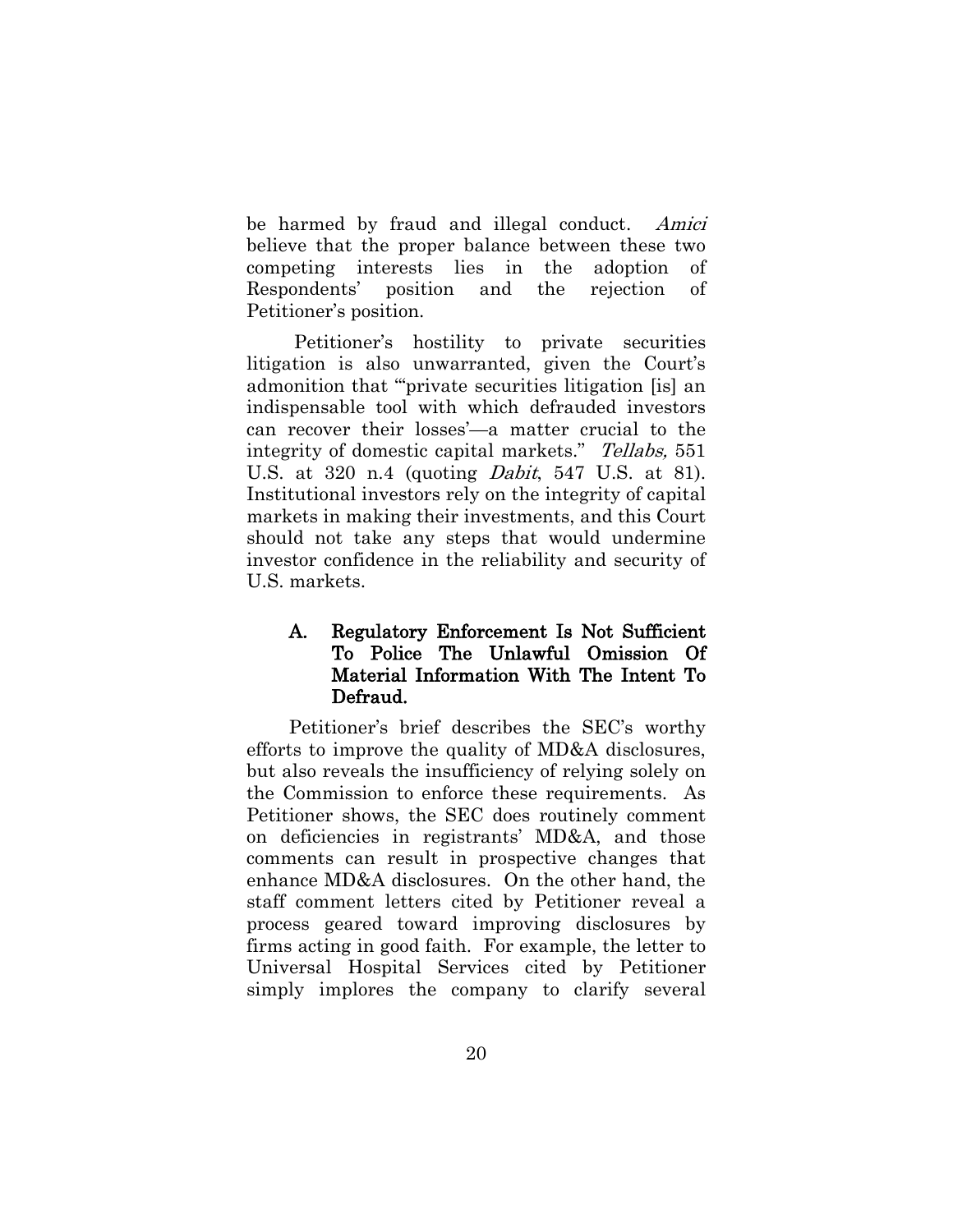issues and provide investors with quantitative estimates about the potential impact of certain factors identified in the disclosure.

Amici institutional investors do not doubt the value of these informal discussions, which can help to ensure that investors receive more fulsome disclosures from registrants. But these informal comment letters cannot be expected to root out information that management has deliberately hidden from investors. Petitioner does not provide examples of staff comment letters addressing information fraudulently omitted from MD&A disclosures, and the informal comment process cannot be expected to provide adequate deterrence and punishment for cases involving intentional deception. After all, the SEC did not question the inadequate MD&A disclosure at issue here.

Petitioner argues that the dearth of SEC enforcement actions shows the success of the informal commenting process. According to Petitioner, the SEC has brought fewer than 100 enforcement actions under Item 303 in 40 years, a rate of just over two per year. These statistics support Respondents rather than Petitioner. It defies belief to suggest that this number constitutes any more than a trivial share of the periodic reports that unlawfully omitted information in violation of Item 303. The far more plausible inference is that the SEC is making the most of the limited resources available to it. See In re Nat'l Presto Indus., Inc., 347 F.3d 662, 664 (7th Cir. 2003) ("Federal agencies have limited resources, and the SEC in particular is often outgunned by the affluent defendants that it sues.").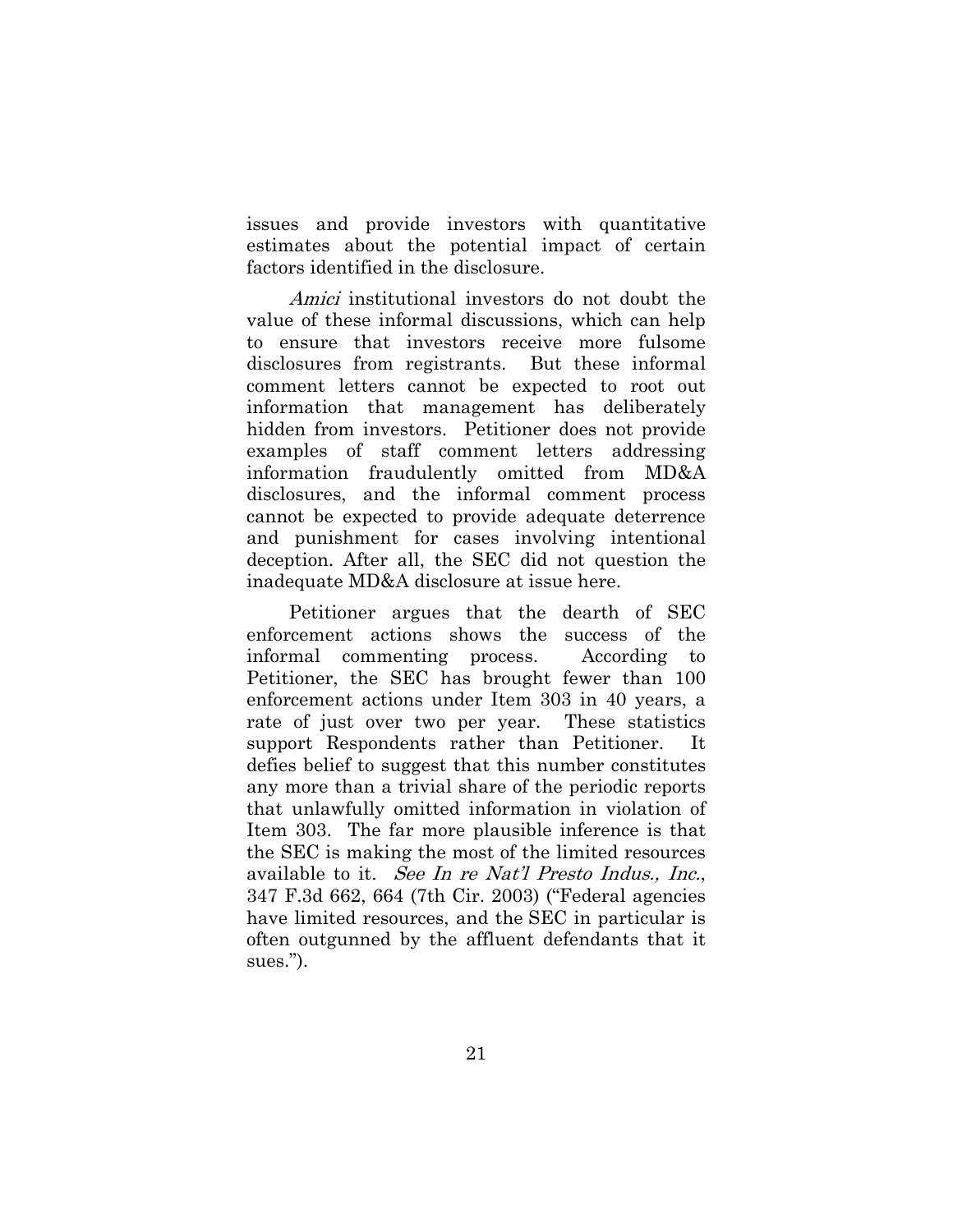Petitioner argues that enforcement of Item 303's disclosure requirements should be left entirely to the SEC, but the Court's precedent makes clear that private enforcement need not interfere with the Commission's authority. Given the limited resources available to the SEC, the Court has long recognized that private actions to enforce the securities laws are a "necessary supplement" to the Commission's enforcement actions. See Part I, supra. Institutional investors strongly believe in the need for private enforcement of the securities laws.

Petitioner argues that Item 303 should be enforced exclusively by the SEC, but its position would actually *deprive* the SEC of its traditional authority to use Section 10(b) and Rule 10b-5 to fight and deter fraud. Petitioner's narrow understanding of liability for Item 303 omissions would not just affect private investors, but also would hamstring the Commission's efforts to address fraudulent omissions. It is not plausible to suggest that taking away a critical tool from the Commission will enhance regulatory enforcement.

In any case, the availability of SEC enforcement of Regulation S-K does not mean that private litigation is precluded. Rather, "[t]he SEC enforcement program and the availability of private rights of action together provide a means for defrauded investors to recover damages and a powerful deterrent against violations of the securities laws." *Stoneridge*, 128 S. Ct. at 778 n.10 (quoting S. Rep. No. 104-98, at 8 (June 19, 1995)).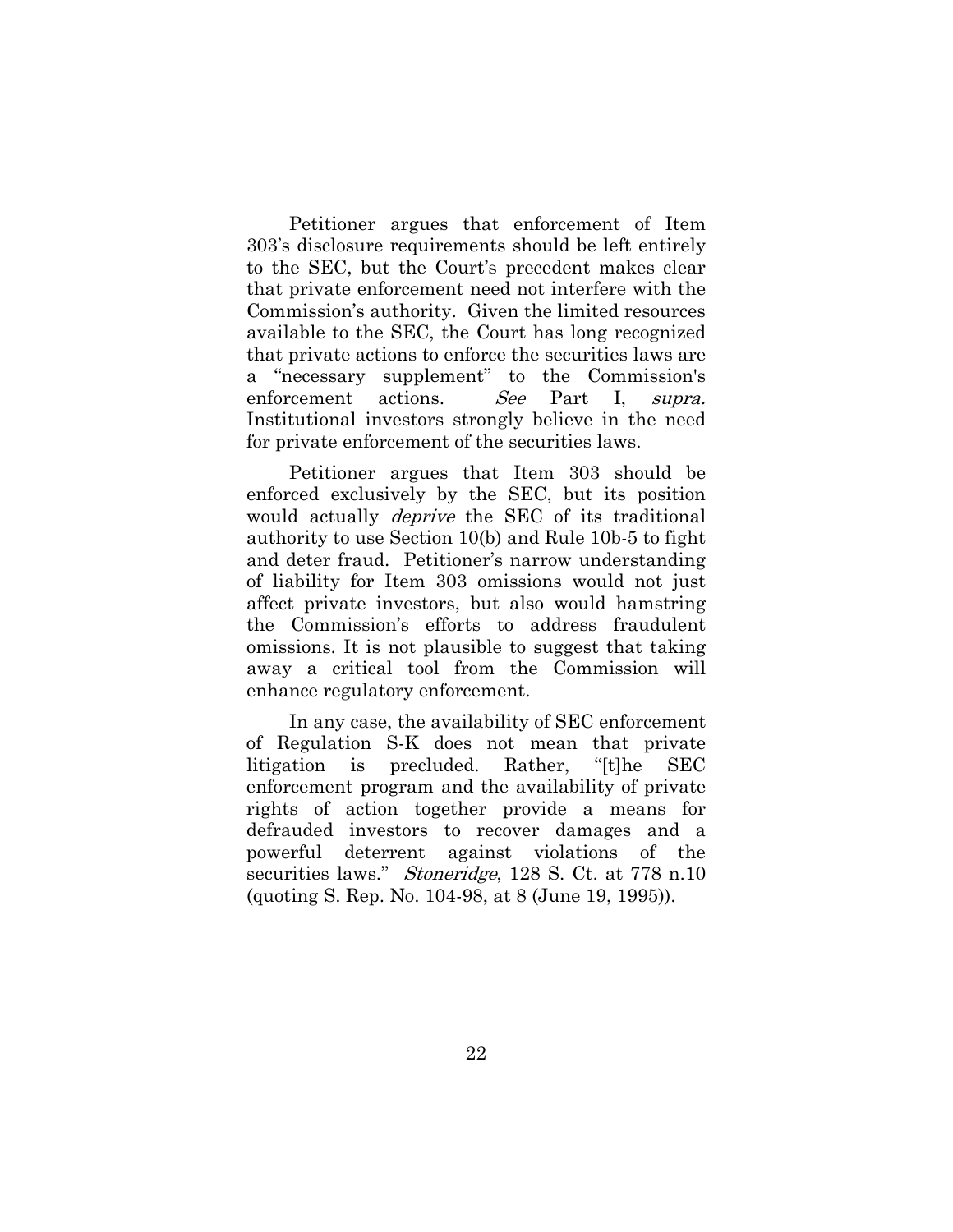#### <span id="page-29-0"></span>B. Affirming The Second Circuit Will Not Result In A Flood Of 10b-5 Litigation.

Petitioner next contends that, since its decision in Stratte-McClure v. Morgan Stanley, 776 F.3d 94 (2d Cir. 2015), "the Second Circuit has been flooded with . . . Item 303 cases." Pet. Br. 47. This supposed "flood" consists of "*nearly* two dozen" cases, *id.* (emphasis added), brought over a period of more than two years. But Petitioner's count is inflated. It treats related, follow-on complaints against the same defendant as independent actions, so that five related complaints against the same defendant are treated as five cases, four related complaints as four cases, and two related complaints as two cases. See Cert. Reply Br. App. 1a–3a. When this over-counting is remedied, Petitioner's list shrinks to 14 cases over 30 months – hardly a "flood."

More fundamentally, victims of fraud (including amici institutional investors) have every right to sue to vindicate their rights under the securities laws when they have been deceived. Congress has made the wise judgment that the fraud, not the resulting lawsuit, is the social cost to be minimized. Indeed, fraud damages the integrity of capital markets on which an efficient allocation of economic resources depends.

In any event, the available evidence shows that Stratte-McClure has not created a tsunami of Rule 10b-5 litigation. This is in part because, over the past 40 years, Congress and the Court have adopted strict requirements for pleading and proving a cause of action under Section 10(b). These requirements, including scienter and materiality, apply with no less force to claims based on a violation of Item 303's disclosure requirements. The statistics cited by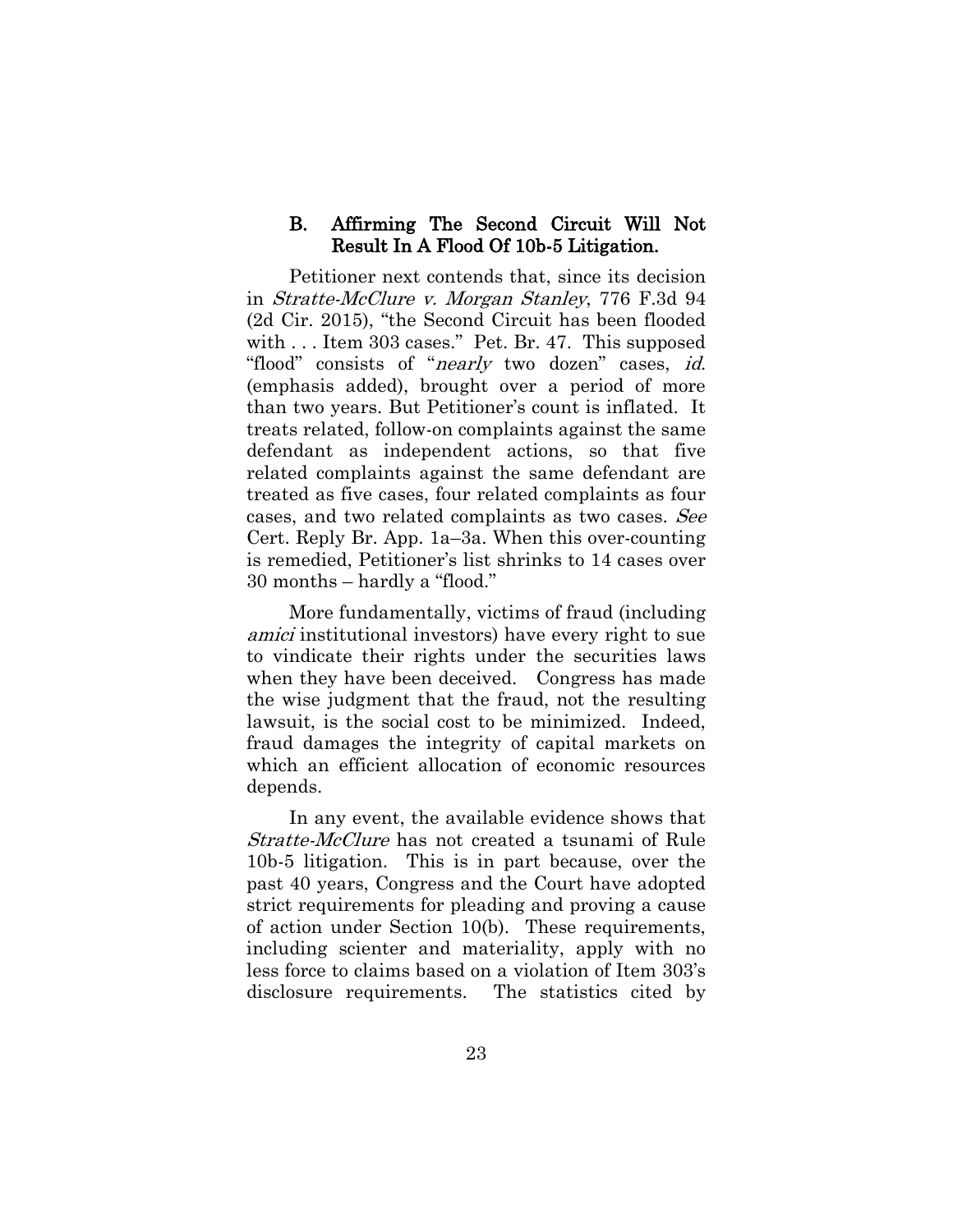Plaintiffs show that the growth in case filings is unrelated to the issue in this case, and that liability for Item 303 disclosures need not result in runaway litigation. For decades, courts and commentators have discussed the issue of liability for Item 303 omissions. If such liability would result in a flood of litigation, it would have happened by now.

### <span id="page-30-0"></span>1. To Succeed On A 10b-5 Claim, It Is Not Sufficient To Allege An Item 303 Omission By Itself.

Petitioner downplays other elements of Rule 10b-5 that limit the kinds of claims plaintiffs can bring. Amici institutional investors are keenly aware that not every omission or misrepresentation will result in liability under Rule 10b-5; a plaintiff must show much more to survive a motion to dismiss. In particular, the elements of a claim under Rule 10b-5 are: "(1) a material misrepresentation or omission by the defendant; (2) scienter; (3) a connection between the misrepresentation or omission and the purchase or sale of a security; (4) reliance upon the misrepresentation or omission; (5) economic loss; and (6) loss causation." Stoneridge, 552 U.S. at 157. An omission in violation of Item 303 merely establishes part of the first element. A plaintiff must still show materiality and scienter, both of which are often high bars. Indeed, under the PSLRA, plaintiffs must "state with particularity facts giving rise to a strong inference that the defendant acted with the required state of mind." 15 U.S.C. § 78u-4(b)(2).

The Second Circuit's decision in *Stratte-*McClure illustrates how the other requirements of a Section 10(b) cause of action can limit the impact of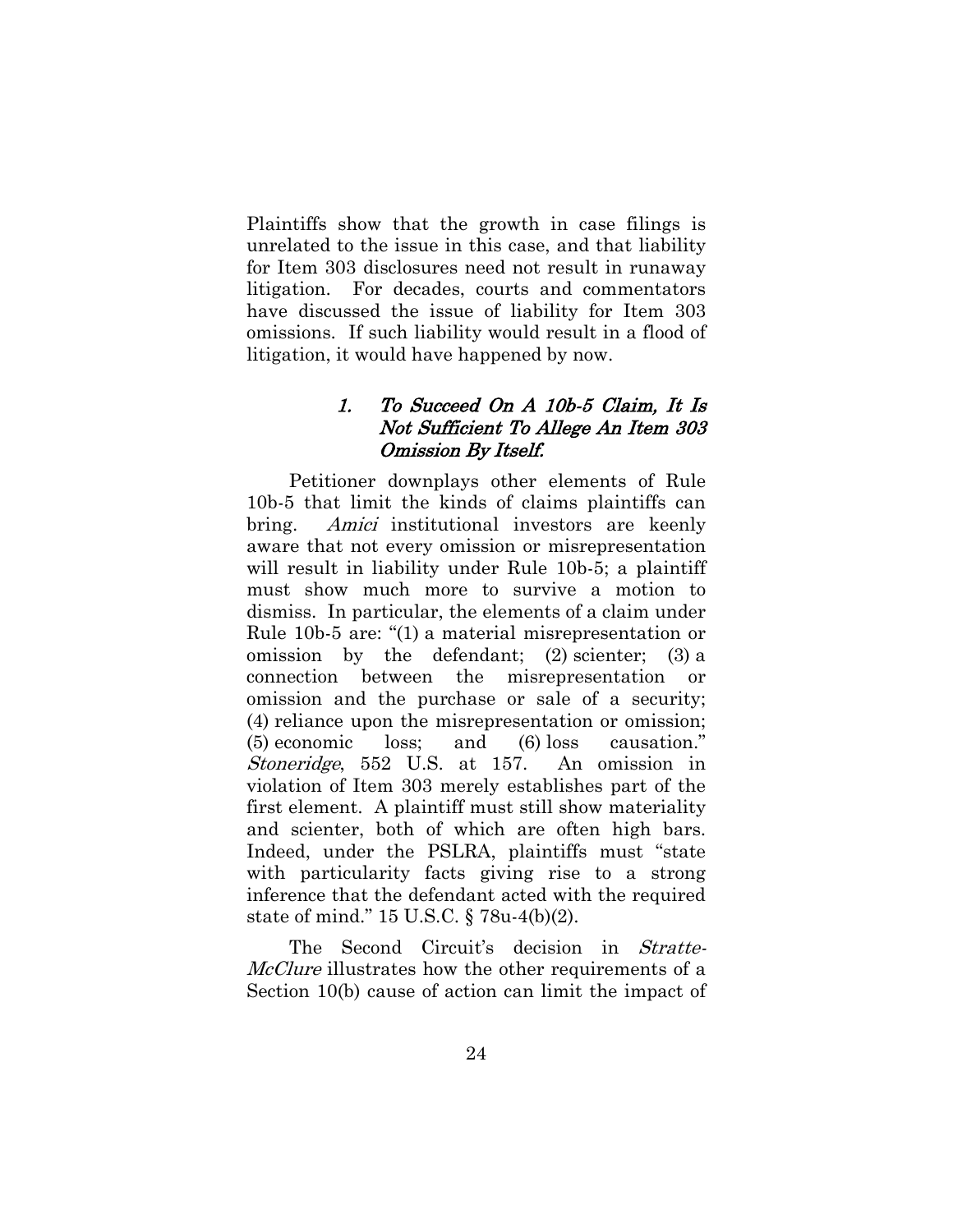liability for Item 303 omissions. Although the court found that "Item 303 imposes the type of duty to speak that can . . . give rise to liability under Section 10(b)," 776 F.3d at 102, it nevertheless found that the plaintiff in that case had failed to state a claim. The court assumed for the sake of argument that the plaintiff had established a material omission under the standard adopted by the Court in Basic. Nevertheless, the plaintiff did not plead facts sufficient to establish a "strong inference" that the company acted with the requisite mental state. To meet that requirement, the court found, "Plaintiffs must allege that Defendants were at least consciously reckless regarding whether their failure to provide adequate Item 303 disclosures . . . would mislead investors about material facts." Id. at 106. The complaint failed to do that, because it was "silent about when employees realized that the more pessimistic assessments of the market were likely to come to fruition." Id. at 107.

Petitioner acknowledges these "significant hurdles" to stating a claim based on Item 303 omissions, Pet. Br. 49 n.6, but nevertheless predicts a "flood" of litigation in *Stratte-McClure's* wake. But the Second Circuit's carefully reasoned opinion in Stratte-McClure shows the difficulty that plaintiffs will face if they base their claims on Item 303 omissions.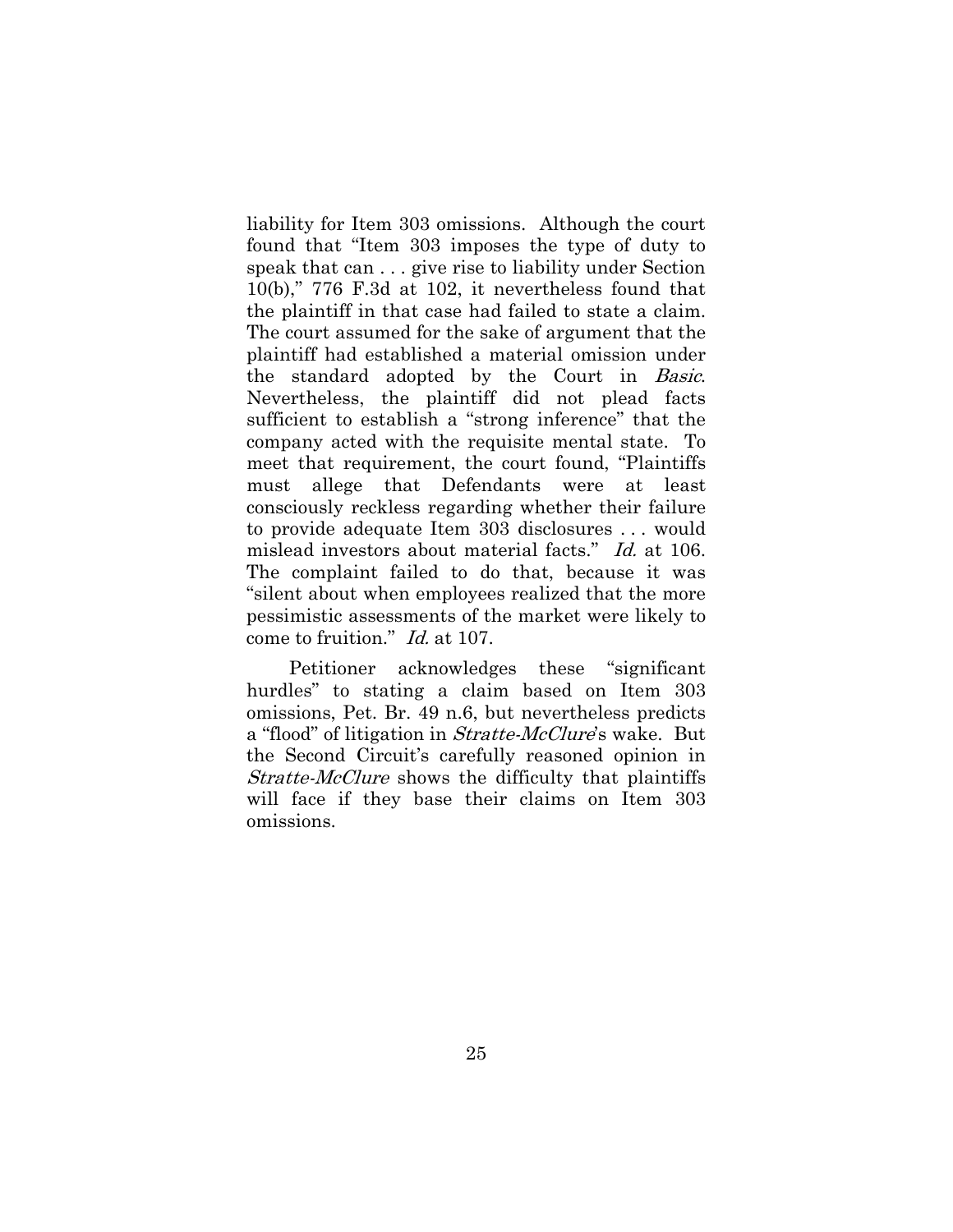# <span id="page-32-0"></span>2. Further, The Materiality Standard Of Rule 10b-5 Is Higher Than That Of Item 303, So, Even Under The Second Circuit's Rule, Violations Of Item 303 Will Not Automatically Trigger 10b-5 Liability.

In addition to the need to prove scienter, not all omissions in violation of Item 303 will sufficiently state a "material omission" for purposes of Section 10(b). This Court has made clear that duty and materiality are distinct inquiries under Section 10(b), because whether there is a duty to disclose information at all differs significantly from whether omitted information is material to the decisions of investors. In *Basic*, the Court cautioned against "collaps[ing] the materiality requirement into the analysis of defendant's disclosure duties." 485 U.S. at 240 n.18. That is precisely what Petitioner asks the Court to do here, and the Court should – again – reject this suggestion.

This case shows the need for separating those inquiries. Although Item 303 itself creates a duty to disclose trends or uncertainties that the registrant "reasonably expects will have a material favorable or unfavorable impact," the SEC defines materiality differently for purposes of Item 303 than the Court has for Section 10(b). According to SEC guidance, Item 303 requires disclosure of certain information that is "reasonably likely to have a material effect" on the registrant's financial position or operations. SEC Release No. 34-26831, 1989 WL 1092885, at \*6 n.27. The Commission has specifically disclaimed the materiality standard adopted by the Court in Basic, calling it "inapposite to Item 303 disclosure." Id. Item 303 thus has a lower threshold for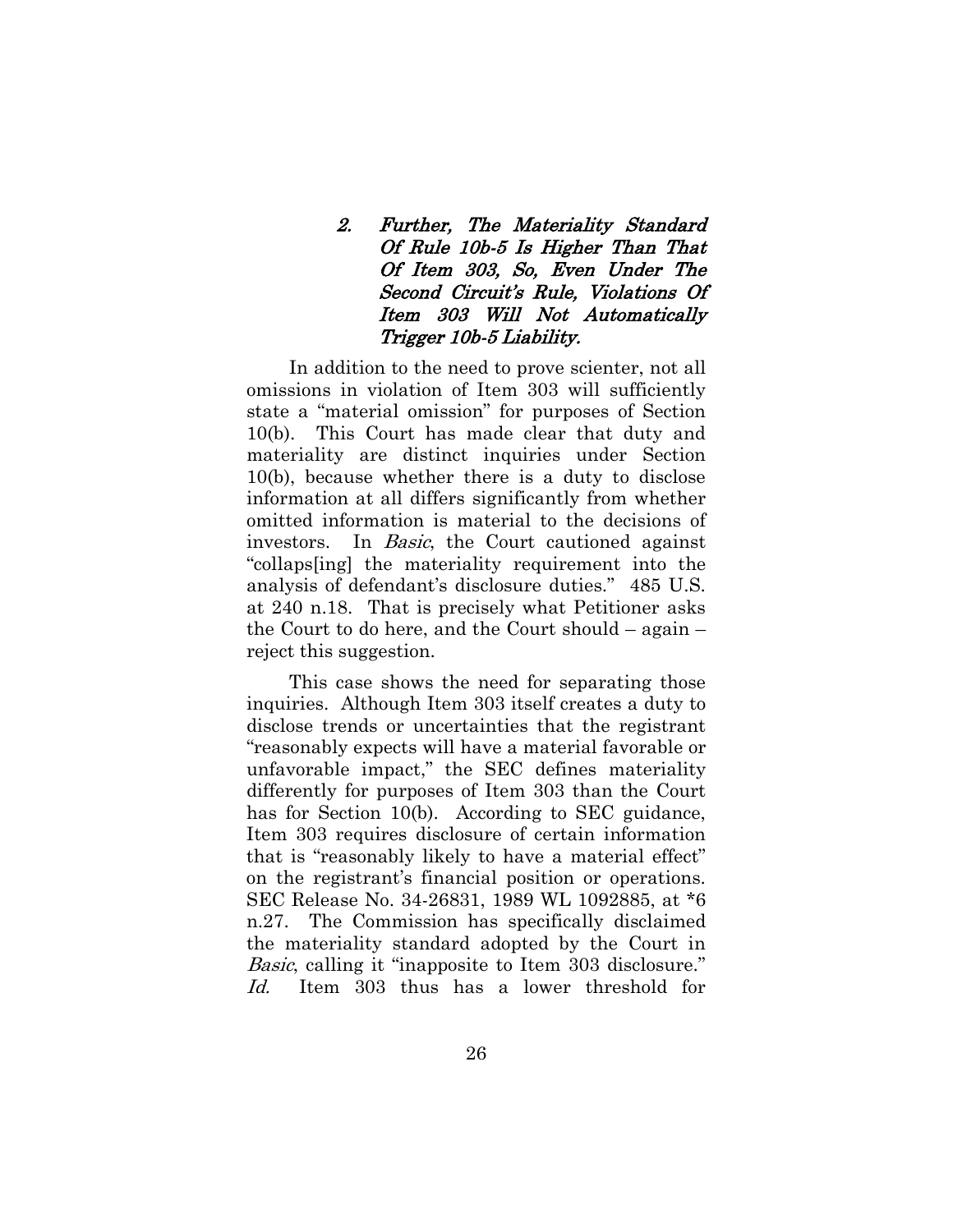disclosure than Rule 10b-5's materiality standard, and therefore, not every unlawful omission in violation of Item 303 will meet Rule 10b-5's higher standard for materiality.

Decisions in the lower courts have acknowledged the lower materiality standard under Item 303. The *Stratte-McClure* court recognized that the court must separately evaluate whether the omission "is material under Basic, and the other elements of Rule 10b-5 have been established." 776 F.3d at 103-04. The Third Circuit, noting that "the materiality standards for Rule 10b-5 and SK-303 differ significantly," concluded that "a violation of SK-303's reporting requirements does not automatically give rise to a material omission under Rule 10b-5." Oran v. Stafford, 226 F.3d 275, 288 (3d Cir. 2000) (Alito, J.) (emphasis added). Although Petitioner contends that *Oran* precluded any reliance on Item 303 to establish a material omission, the court merely stated that, because materiality must be shown separately, a violation of Item 303 does not "inevitably" or "automatically" constitute a violation of Rule 10b-5. Id.[4](#page-24-0)

 $\overline{a}$ 

<span id="page-33-0"></span><sup>&</sup>lt;sup>4</sup> The key error of the Ninth Circuit's opinion in *In re* NVIDIA Corp. Securities Litig., 768 F.3d 1046 (9th Cir. 2014), was to collapse the analysis of duty and materiality. Citing the difference in materiality standards, the court noted (correctly) that "[m]anagement's duty to disclose under Item 303 is much broader than what is required under the standard pronounced in *Basic*," and that "Item 303 requires more than *Basic*." Id. at 1055. As a result, the court inferred (incorrectly) "that Item 303 does not create a duty to disclose for purposes of Section 10(b) and Rule 10b-5." Id. at 1056. The Ninth Circuit was correct that, because Item 303 applies a lower standard of materiality than Section 10(b), violations of the duty to disclose cannot on their own establish a material omission in violation of Section 10(b). But the Ninth Circuit overlooked the fact that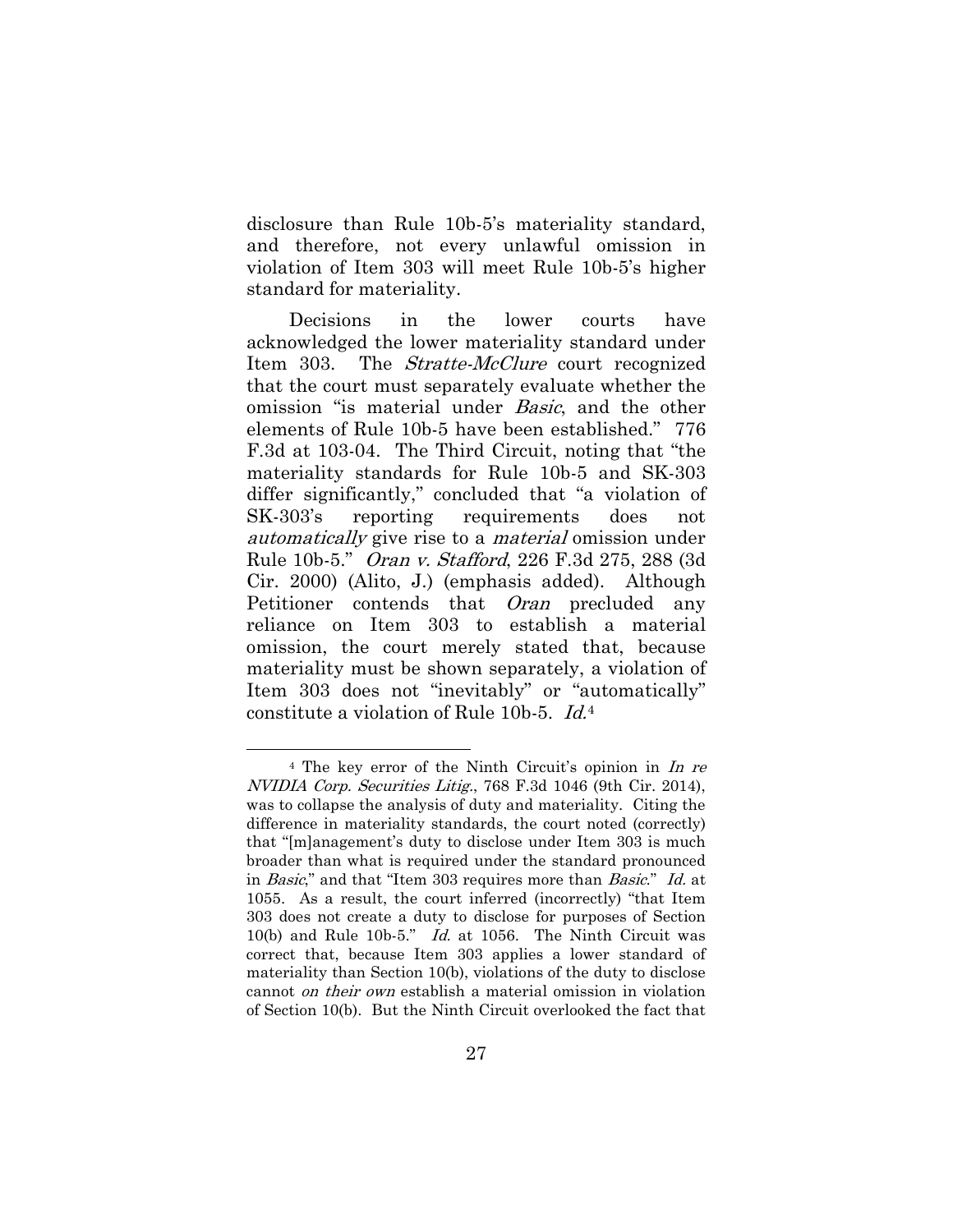#### 3. The Statistics Cited By The Petitioner Are Misleading.

<span id="page-34-0"></span>Petitioner cites statistics reporting that "[a] record 270 securities class actions were filed in 2016," and claims that the Second Circuit has been "flooded" with Item 303 litigation since its decision in Stratte-McClure. Pet. Br. 47, 53. The report cited by Petitioner provides essential context for understanding these statements. Upon closer inspection, it becomes clear that the Second Circuit's decision in *Stratte-McClure* has not created a flood of litigation. Instead the Ninth Circuit, which has rejected *Stratte-McClure*, saw a larger increase in filings than the Second Circuit.

The record number of securities filings in 2016 had nothing to do with *Stratte-McClure* or an increase in claims citing Item 303's disclosure requirements. Rather, "[a] substantial increase in federal M&A [mergers and acquisition] filings drove the overall jump in filing activity." Cornerstone Research, Securities Class Action Filings: 2016 Year in Review at 2. These filings "more than quadrupled to 80 filings." Id. at 3. The report cited by Petitioner attributed that increase to the Delaware Court of Chancery's decision in In re Trulia, Inc. Stockholder Litigation, 129 A.3d 884 (Del. Ch. 2016). That decision, which restricted the types of settlements that the Delaware court would approve in M&A litigation, "may have resulted in shifting of merger objection lawsuits from state to federal venues." Securities Class Action Filings at 3. It was this shift of litigation from state to federal court, apparently in response to a Delaware decision, that drove the

 $\overline{a}$ 

this Court in Basic explicitly rejected collapsing the duty and materiality inquiries in this manner.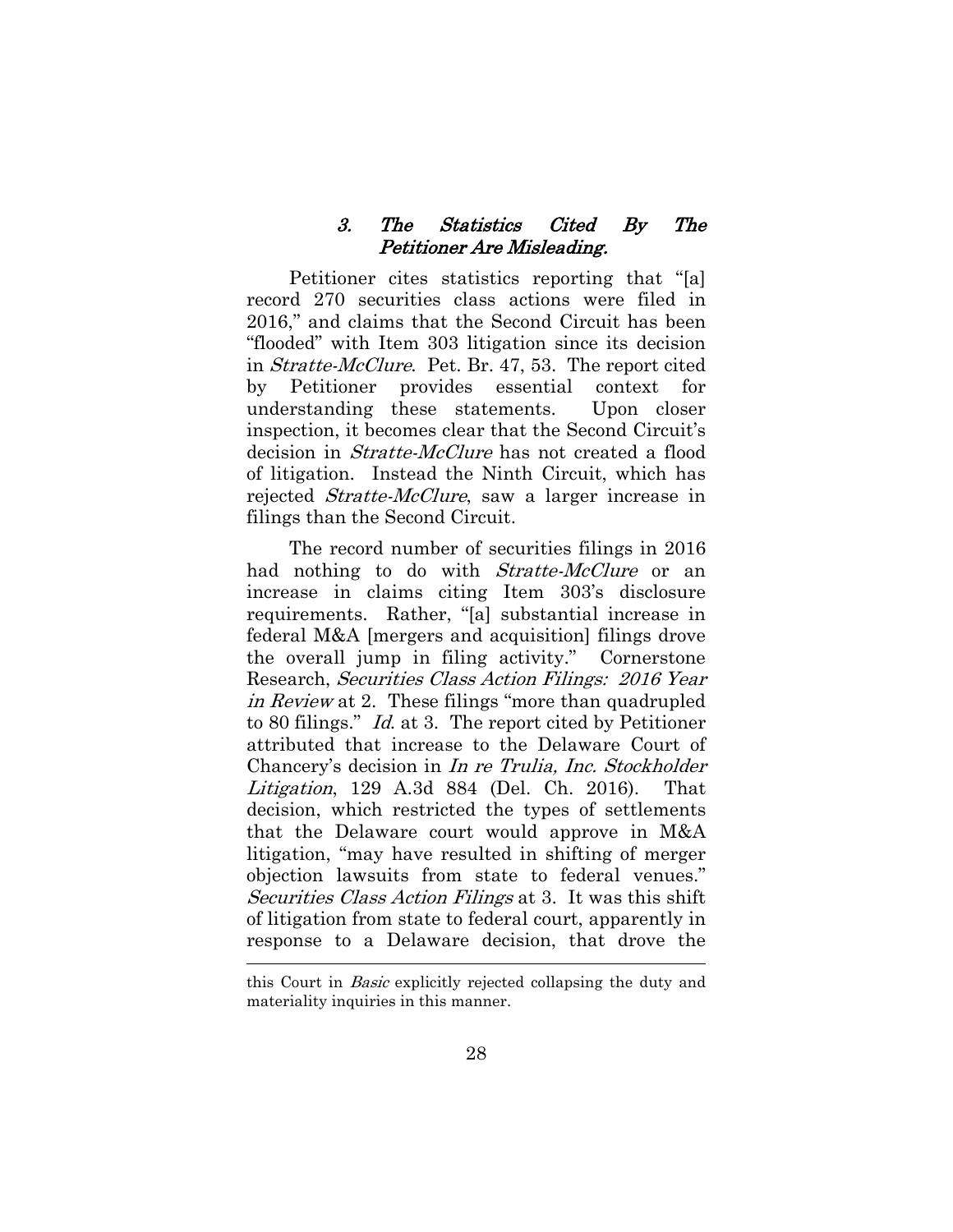overall increase in federal securities filings; it had nothing to do with any issue of federal law.

Nor was the increase in filing activity concentrated in the Second Circuit, as one would expect if *Stratte-McClure* were responsible. Instead, "filings in the Ninth Circuit were the highest on record." Id. at 32.

Petitioner further notes that "13 of the 100 largest private § 10(b) settlements since enactment of the PSLRA . . . occurred in 2016, the largest number of record settlements in any year." Pet. Br. 53. This is technically true, but it omits information necessary to make the statement not misleading. *Cf.* 17 C.F.R. § 240.10b-5. Petitioner omits to tell the Court that only one of the top 10, two of the top 25, and three of the top 40 settlements occurred in 2016. By contrast, 2013 had five of the top 25, and eight of the top 40, settlements.[5](#page-33-0) Thus, 2016 was hardly a banner year for securities settlements, and Petitioner's attempt to show otherwise is misleading.

Petitioner has stretched the available data to support its claim that courts have been inundated with securities filings as a result of *Stratte-McClure*. But the truth is more mundane, and the available data suggest only a modest increase in securities filings, concentrated in the Ninth Circuit, and driven by the shifting of merger objection lawsuits from state to federal court. Petitioner's use of the available data is selective and not accurate.

 $5$  See Securities Class Action Services, The Top 100 U.S. Settlements of All-Time,

https://www.issgovernance.com/library/top-100-us-settlements/.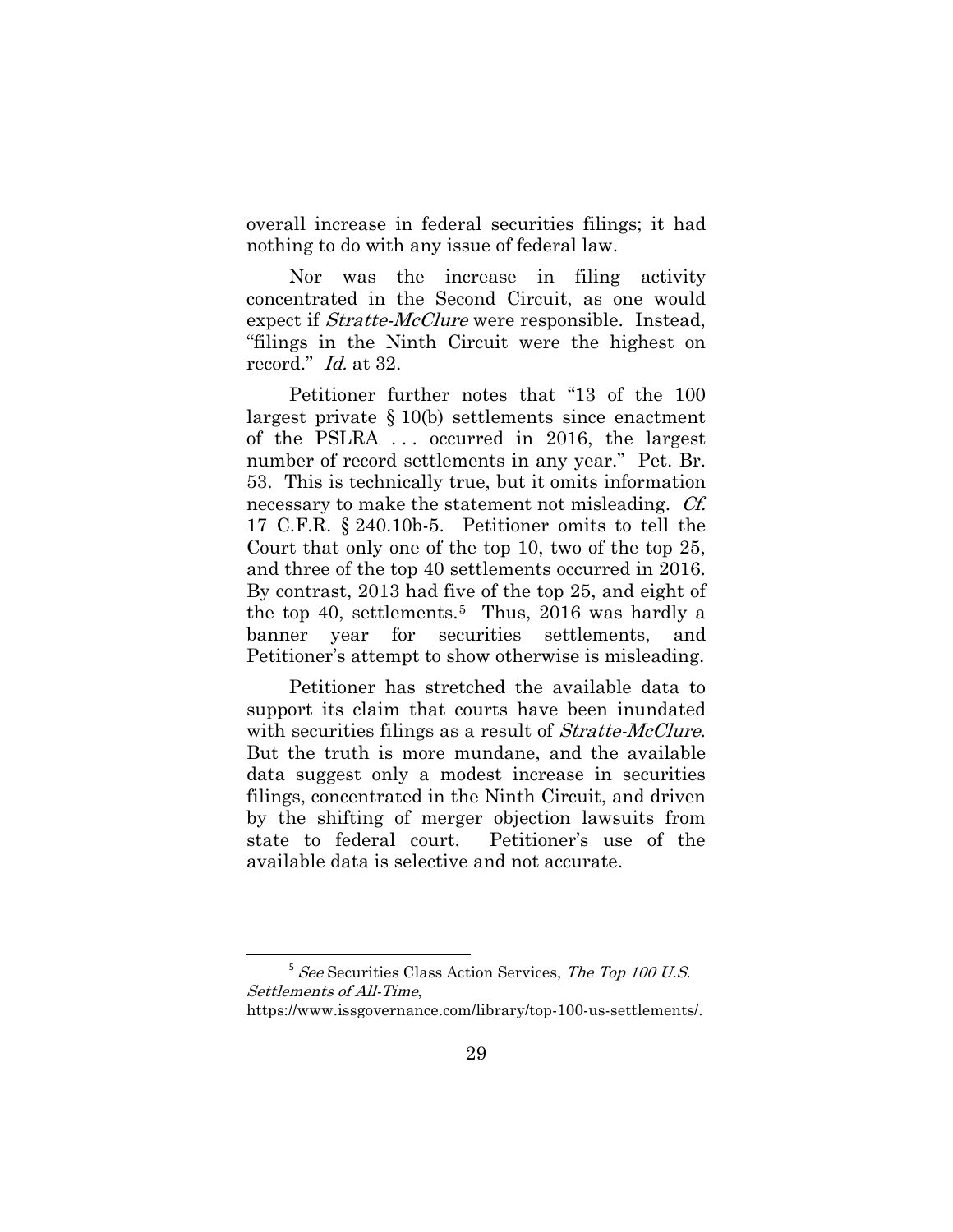### 4. If Liability Would Create A Flood Of Litigation, It Would Have Happened By Now.

<span id="page-36-0"></span>Petitioner predicts a "flood" of "hindsight-driven litigation" if Item 303 violations are treated as actionable. Pet. Br. 47. But there is a long history of administrative decisions, case law, and commentators accepting liability for Item 303 omissions under Rule 10b-5. If allowing such claims would result in a flood of litigation, the courts should all be underwater by now.

Liability under Rule 10b-5 for Item 303 omissions dates back to at least 1987, when the SEC filed an *amicus* brief in *Basic v. Levinson*, stating unequivocally its view that "[d]isclosure is required [under Rule 10b-5] only in certain limited circumstances, such as ... where regulations promulgated by the Commission require disclosure." Basic v. Levinson, No. 86-279, Br. of Securities and Exchange Comm'n as Amicus Curiae, 1987 WL 881068, at \*7 (Apr. 30, 1987). In 1995, the SEC concluded in an administrative proceeding that "the failure to disclose information required in Management's Discussion and Analysis may also be material" and thereby establish that a company "violated Section 10(b) or the Exchange Act and Rule 10b-5." In re Valley Sys., Inc., SEC Release No. 34-36227, 1995 WL 547801, at \*4 (Sept. 14, 1995). Court decisions accepting liability for omissions under Item 303 date back at least to *Steckman v*. Hart Brewing, Inc., 143 F.3d 1293, 1294-95 (9th Cir. 1998), which concluded that, for claims under the 1933 Securities Act, violations of Item 303 could establish a claim. The Third Circuit's opinion in Oran followed in 2000, and appeared to accept that violations of Item 303's disclosure requirements, if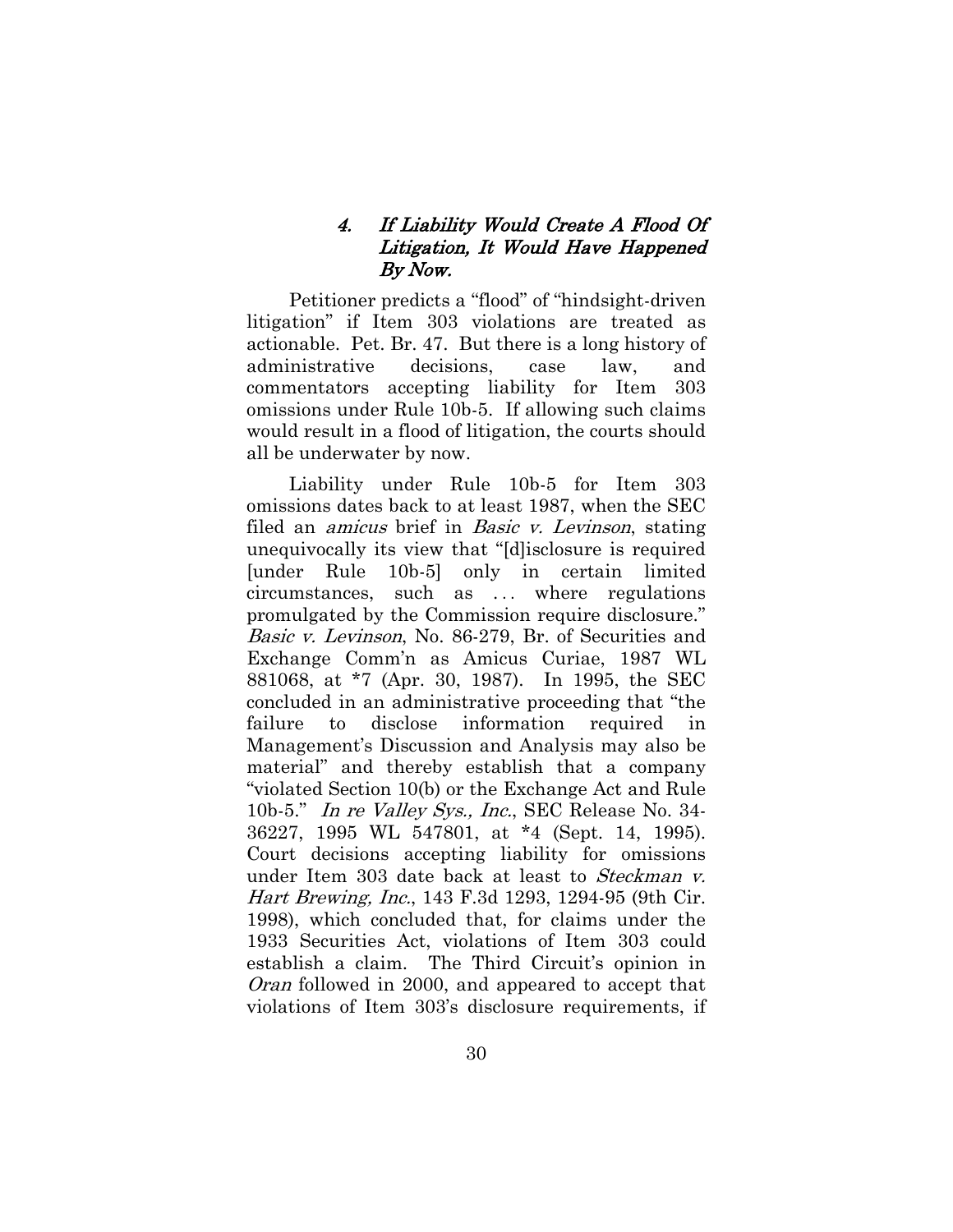material, could prove a claim under Rule 10b-5. 226 F.3d at 288. In 2004, two commentators published an analysis of the case law addressing this issue and suggested that the better view was the Item 303 omissions were actionable under Rule 10b-5. Donald C. Langevoort and G. Mitu Gulati, The Muddled Duty to Disclose Under Rule 10b-5, 57 VAND. L. REV. 1639, 1680 (2004) ("[A] deliberate omission has the same potential to mislead [as an affirmative misrepresentation] – the reader of the disclosure sees that the issuer is responding to the disclosure obligation and is entitled to assume that the response is not only accurate but complete as well."). There is thus nothing "novel" about the Respondents' claims here.

Institutional investors have a strong interest in ensuring that violations of Item 303 can form the basis of valid claims under Section 10(b) and Rule 10b-5 if the plaintiff satisfies the other legal elements of those claims.